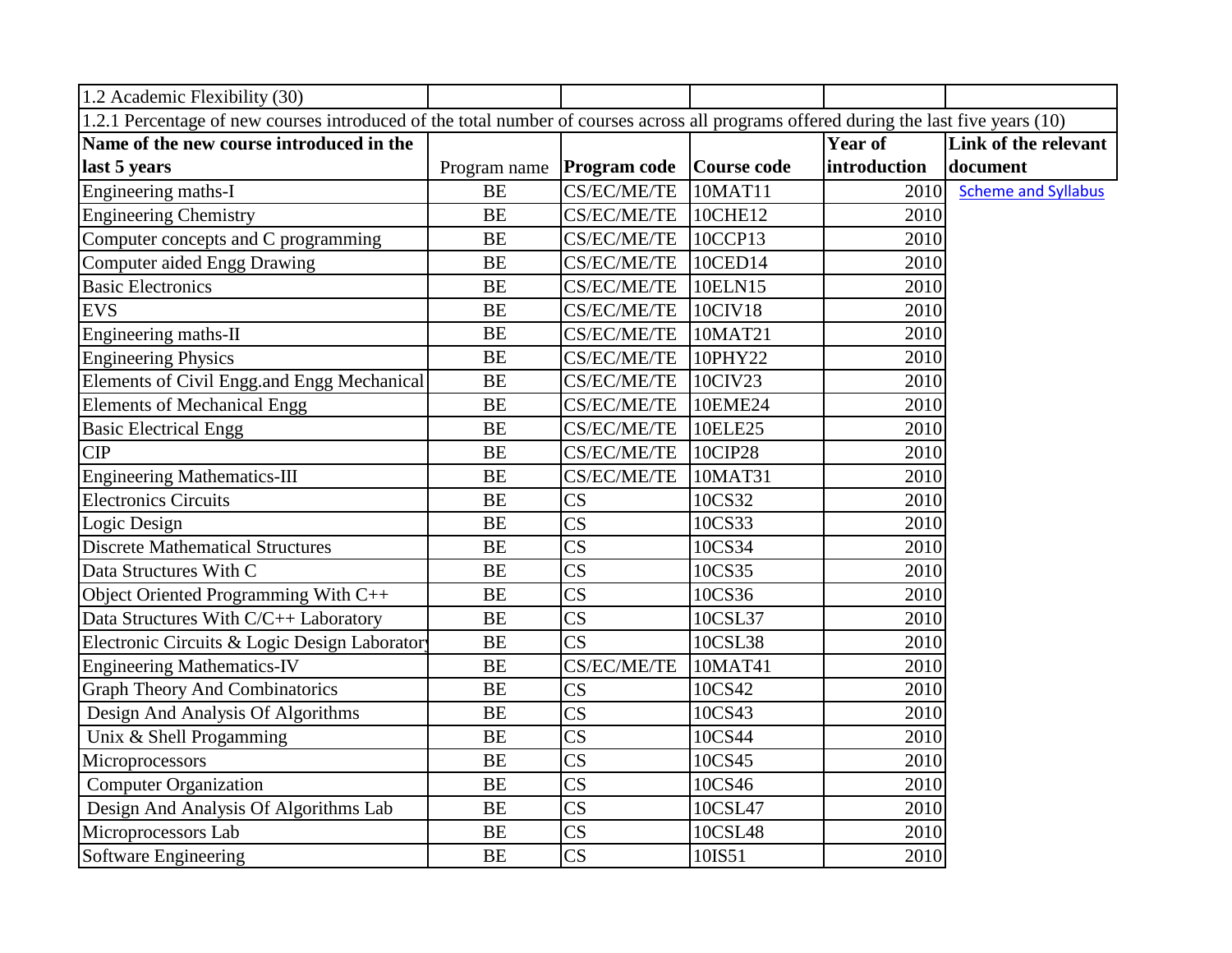| <b>Systems Software</b>                           | <b>BE</b> | $\overline{\text{CS}}$ | 10CS52    | 2010 |
|---------------------------------------------------|-----------|------------------------|-----------|------|
| <b>Operating Systems</b>                          | <b>BE</b> | $\overline{\text{CS}}$ | 10CS53    | 2010 |
| Database Management Systems                       | <b>BE</b> | $\overline{\text{CS}}$ | 10CS54    | 2010 |
| <b>Computer Networks-I</b>                        | <b>BE</b> | $\overline{\text{CS}}$ | 10CS55    | 2010 |
| Formal Languages And Automata Theory              | <b>BE</b> | $\overline{\text{CS}}$ | 10CS56    | 2010 |
| Database Applications Laboratory                  | <b>BE</b> | $\overline{\text{CS}}$ | 10CSL57   | 2010 |
| System Software & Operating System Laborat        | <b>BE</b> | $\overline{\text{CS}}$ | 10CSL58   | 2010 |
| Management And Entrepreneship                     | <b>BE</b> | CS/EC/ME               | 10AL51/61 | 2010 |
| Unix Systems Programming                          | <b>BE</b> | $\overline{\text{CS}}$ | 10CS62    | 2010 |
| <b>Compiler Design</b>                            | <b>BE</b> | $\overline{\text{CS}}$ | 10CS63    | 2010 |
| Computer Networks - II                            | <b>BE</b> | $\overline{\text{CS}}$ | 10CS64    | 2010 |
| <b>Computer Graphics And Visualization</b>        | <b>BE</b> | $\overline{\text{CS}}$ | 10CS65    | 2010 |
| <b>Operation Research</b>                         | <b>BE</b> | $\overline{\text{CS}}$ | 10CS661   | 2010 |
| <b>Computer Graphics And Visualization Labora</b> | <b>BE</b> | $\overline{\text{CS}}$ | 10CSL67   | 2010 |
| Unix System Programming & Compiler Desig          | <b>BE</b> | $\overline{\text{CS}}$ | 10CSL68   | 2010 |
| <b>Object Oriented Modeling And Design</b>        | <b>BE</b> | $\overline{\text{CS}}$ | 10CS71    | 2010 |
| <b>Embedded Computing Systems</b>                 | <b>BE</b> | $\overline{\text{CS}}$ | 10CS72    | 2010 |
| Programming The Web                               | <b>BE</b> | $\overline{\text{CS}}$ | 10CS73    | 2010 |
| <b>Advanced Computer Architectures</b>            | <b>BE</b> | $\overline{\text{CS}}$ | 10CS74    | 2010 |
| Java And J2EE                                     | <b>BE</b> | $\overline{\text{CS}}$ | 10CS753   | 2010 |
| C# Programming And .Net Concepts                  | <b>BE</b> | $\overline{\text{CS}}$ | 10CS761   | 2010 |
| <b>Storage Area Networks</b>                      | <b>BE</b> | $\overline{\text{CS}}$ | 10CS765   | 2010 |
| <b>Networks Laboratory</b>                        | <b>BE</b> | $\overline{\text{CS}}$ | 10CSL77   | 2010 |
| Web Programming Laboratory                        | <b>BE</b> | $\overline{\text{CS}}$ | 10CSL78   | 2010 |
| <b>Software Architectures</b>                     | <b>BE</b> | $\overline{\text{CS}}$ | 10IS81    | 2010 |
| <b>System Modeling And Simulation</b>             | <b>BE</b> | $\overline{\text{CS}}$ | 10CS82    | 2010 |
| <b>Information And Network Security</b>           | <b>BE</b> | $\overline{\text{CS}}$ | 10CS835   | 2010 |
| <b>Ad-Hoc Networks</b>                            | <b>BE</b> | $\overline{\text{CS}}$ | 10CS841   | 2010 |
| Analog Electronic circuits                        | <b>BE</b> | EC/TE                  | 10ES32    | 2010 |
| Logic Design                                      | <b>BE</b> | EC/TE                  | 10ES33    | 2010 |
| <b>Network Analysis</b>                           | <b>BE</b> | EC/TE                  | 10ES34    | 2010 |
| <b>Electronics Instrumentation</b>                | <b>BE</b> | EC/TE                  | 10IT35    | 2010 |
| <b>Field Theory</b>                               | <b>BE</b> | EC/TE                  | 10ES36    | 2010 |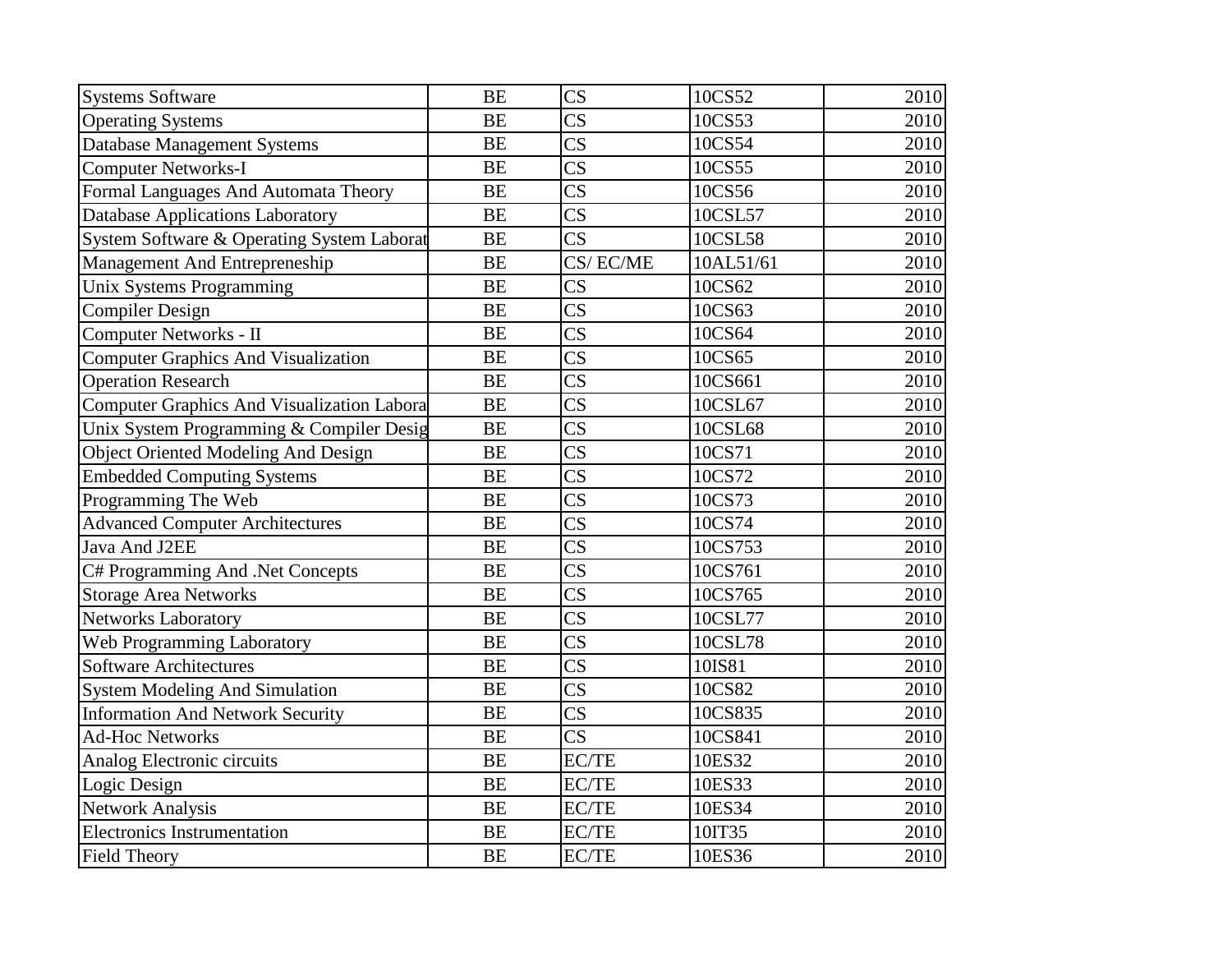| Microcontrollers (MC)                  | <b>BE</b> | EC/TE     | 10ES42  | 2010 |
|----------------------------------------|-----------|-----------|---------|------|
| Control Systems (CS)                   | <b>BE</b> | EC/TE     | 10ES43  | 2010 |
| Signals & Systems (SS)                 | <b>BE</b> | EC/TE     | 10EC44  | 2010 |
| Fundamentals of HDL (HDL)              | <b>BE</b> | EC/TE     | 10EC45  | 2010 |
| Linear IC's & Applications (LIC)       | <b>BE</b> | EC/TE     | 10EC46  | 2010 |
| <b>Digital Signal Processing</b>       | <b>BE</b> | EC/TE     | 10EC52  | 2010 |
| <b>Analog Communication</b>            | <b>BE</b> | EC/TE     | 10EC53  | 2010 |
| Microwaves and Radar                   | <b>BE</b> | EC/TE     | 10EC54  | 2010 |
| Information Theory & Coding            | <b>BE</b> | EC/TE     | 10EC55  | 2010 |
| Fundamentals of CMOS VLSI              | <b>BE</b> | EC/TE     | 10EC56  | 2010 |
| Digital Communication (DC)             | <b>BE</b> | EC/TE     | 10EC61  | 2010 |
| Microprocessors (MP)                   | <b>BE</b> | EC/TE     | 10EC62  | 2010 |
| Microelectronics Circuits (MEC)        | <b>BE</b> | EC/TE     | 10EC63  | 2010 |
| Antennas & Propagation (AP)            | <b>BE</b> | EC/TE     | 10EC64  | 2010 |
| <b>Operating Systems (OS)</b>          | <b>BE</b> | EC/TE     | 10EC65  | 2010 |
| Analog and Mixed mode VLSI Design      | <b>BE</b> | EC/TE     | 10EC661 | 2010 |
| <b>Satellite Communications</b>        | <b>BE</b> | EC        | 10EC662 | 2010 |
| Digital System Design Using Verilog    | <b>BE</b> | EC        | 10EC666 | 2010 |
| <b>Computer Communication Networks</b> | <b>BE</b> | EC        | 10EC71  | 2010 |
| <b>Optical Fiber Communication</b>     | <b>BE</b> | EC        | 10EC72  | 2010 |
| <b>Power Electronics</b>               | <b>BE</b> | EC        | 10EC73  | 2010 |
| <b>Embedded System Design</b>          | <b>BE</b> | EC        | 10EC74  | 2010 |
| <b>DSP Algorithms and Architecture</b> | <b>BE</b> | EC        | 10EC751 | 2010 |
| Applied Embedded system Design         | <b>BE</b> | EC        | 10EC755 | 2010 |
| <b>Image Processing</b>                | <b>BE</b> | EC        | 10EC763 | 2010 |
| <b>Wireless Communication</b>          | <b>BE</b> | EC        | 10EC81  | 2010 |
| <b>Digital Switching Systems</b>       | <b>BE</b> | EC        | 10EC82  | 2010 |
| <b>Network Security</b>                | <b>BE</b> | EC        | 10EC832 | 2010 |
| <b>Optical Networks</b>                | <b>BE</b> | EC        | 10EC833 | 2010 |
| <b>GSM</b>                             | <b>BE</b> | EC        | 10EC843 | 2010 |
| Material Science & Metallurgy          | <b>BE</b> | <b>ME</b> | 10ME32A | 2010 |
| <b>Basic Thermodynamics</b>            | <b>BE</b> | <b>ME</b> | 10ME33  | 2010 |
| <b>Mechanics of Materials</b>          | <b>BE</b> | <b>ME</b> | 10ME34  | 2010 |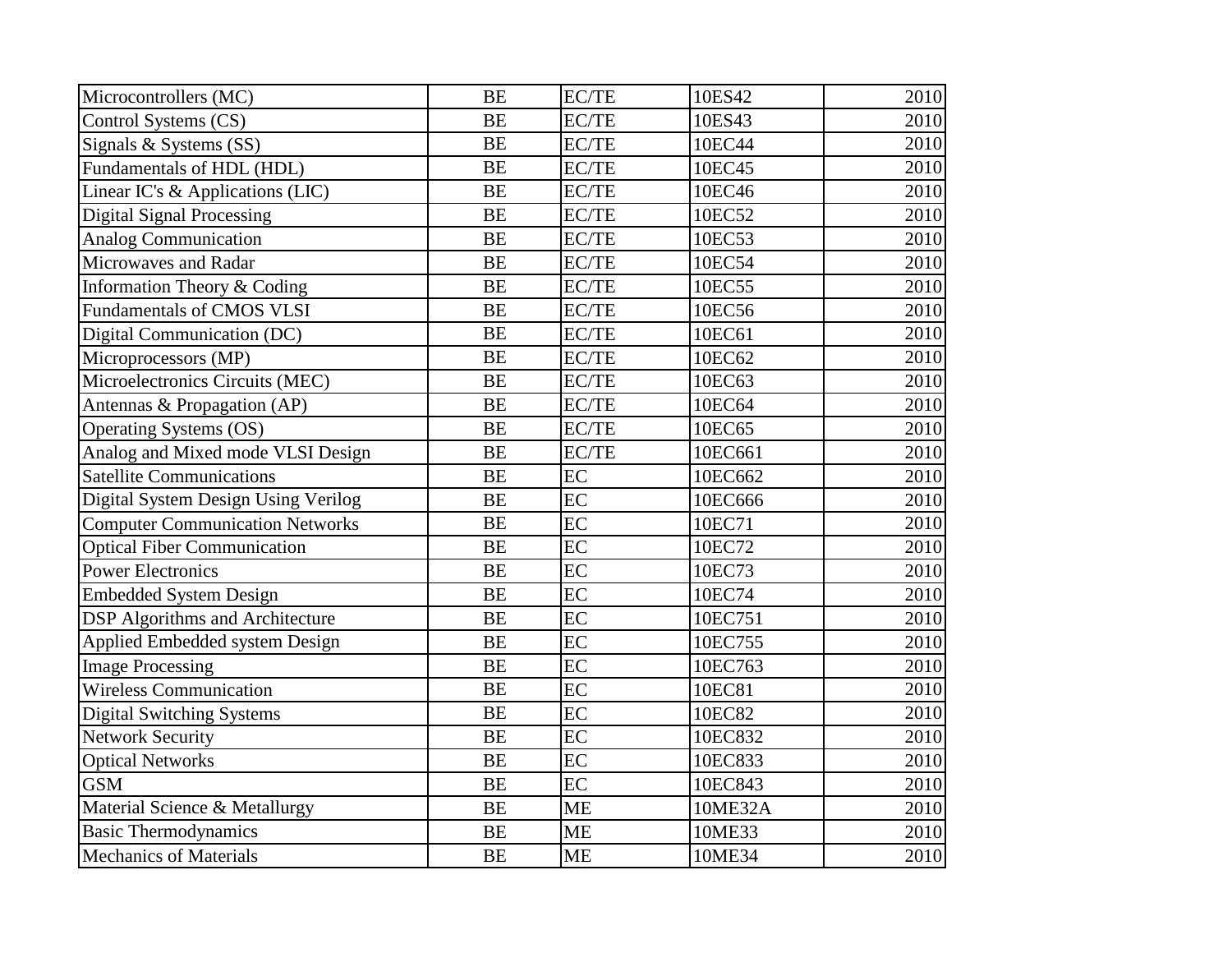| <b>Manufacturing Process I</b>           | <b>BE</b> | <b>ME</b> | 10ME35   | 2010 |
|------------------------------------------|-----------|-----------|----------|------|
| <b>Computer Aided Machine Drawing</b>    | <b>BE</b> | <b>ME</b> | 10ME36A  | 2010 |
| <b>Computer Aided Machine Drawing</b>    | <b>BE</b> | <b>ME</b> | 10ME36A  | 2010 |
| Metallography & Material Testing Lab     | <b>BE</b> | <b>ME</b> | 10MEL37A | 2010 |
| Foundry & Forging Lab                    | <b>BE</b> | <b>ME</b> | 10MEL38A | 2010 |
| Mechanical Measurement & Metrology       | <b>BE</b> | <b>ME</b> | 10ME42B  | 2010 |
| <b>Applied Thermodynamics</b>            | <b>BE</b> | <b>ME</b> | 10ME43   | 2010 |
| <b>Kinematics of Machines</b>            | <b>BE</b> | <b>ME</b> | 10ME44   | 2010 |
| <b>Manufacturing Process-II</b>          | <b>BE</b> | <b>ME</b> | 10ME45   | 2010 |
| <b>Fluid Mechanics</b>                   | <b>BE</b> | <b>ME</b> | 10ME46B  | 2010 |
| Mechanical Measurement & Metrology Lab   | <b>BE</b> | <b>ME</b> | 10MEL47B | 2010 |
| <b>Machine Shop</b>                      | <b>BE</b> | <b>ME</b> | 10MEL48B | 2010 |
| Design of Machine Elements I             | <b>BE</b> | <b>ME</b> | 10ME52   | 2010 |
| <b>Energy Engineering</b>                | <b>BE</b> | <b>ME</b> | 10ME53   | 2010 |
| <b>Dynamics of Machines</b>              | <b>BE</b> | <b>ME</b> | 10ME54   | 2010 |
| Manufacturing Process - III              | <b>BE</b> | <b>ME</b> | 10ME55   | 2010 |
| <b>Turbo Machines</b>                    | <b>BE</b> | <b>ME</b> | 10ME56   | 2010 |
| Fluid Mechanics Machinery Lab            | <b>BE</b> | <b>ME</b> | 10MEL57  | 2010 |
| <b>Energy Conversion Engg. Lab</b>       | <b>BE</b> | <b>ME</b> | 10MEL58  | 2010 |
| <b>Computer Integrated Manufacturing</b> | <b>BE</b> | <b>ME</b> | 10ME61   | 2010 |
| Design of Machine Elements-II            | <b>BE</b> | <b>ME</b> | 10ME62   | 2010 |
| Heat & Mass Transfer                     | <b>BE</b> | <b>ME</b> | 10ME63   | 2010 |
| <b>Finite Element Methods</b>            | <b>BE</b> | <b>ME</b> | 10ME64   | 2010 |
| Mechatronics & Microprocessor            | <b>BE</b> | <b>ME</b> | 10ME65   | 2010 |
| Theory of Elasticity                     | <b>BE</b> | <b>ME</b> | 10ME661  | 2010 |
| Non Traditional Machining                | <b>BE</b> | <b>ME</b> | 10ME665  | 2010 |
| Heat & Mass Transfer Lab                 | <b>BE</b> | <b>ME</b> | 10ME67   | 2010 |
| Computer Aided Modeling & Analysis Lab   | <b>BE</b> | <b>ME</b> | 10ME68   | 2010 |
| Economics                                | <b>BE</b> | <b>ME</b> | 10ME71   | 2010 |
| <b>Mechanical Vibrations</b>             | <b>BE</b> | <b>ME</b> | 10ME72   | 2010 |
| <b>Hydraulics and Pneumatics</b>         | <b>BE</b> | <b>ME</b> | 10ME73   | 2010 |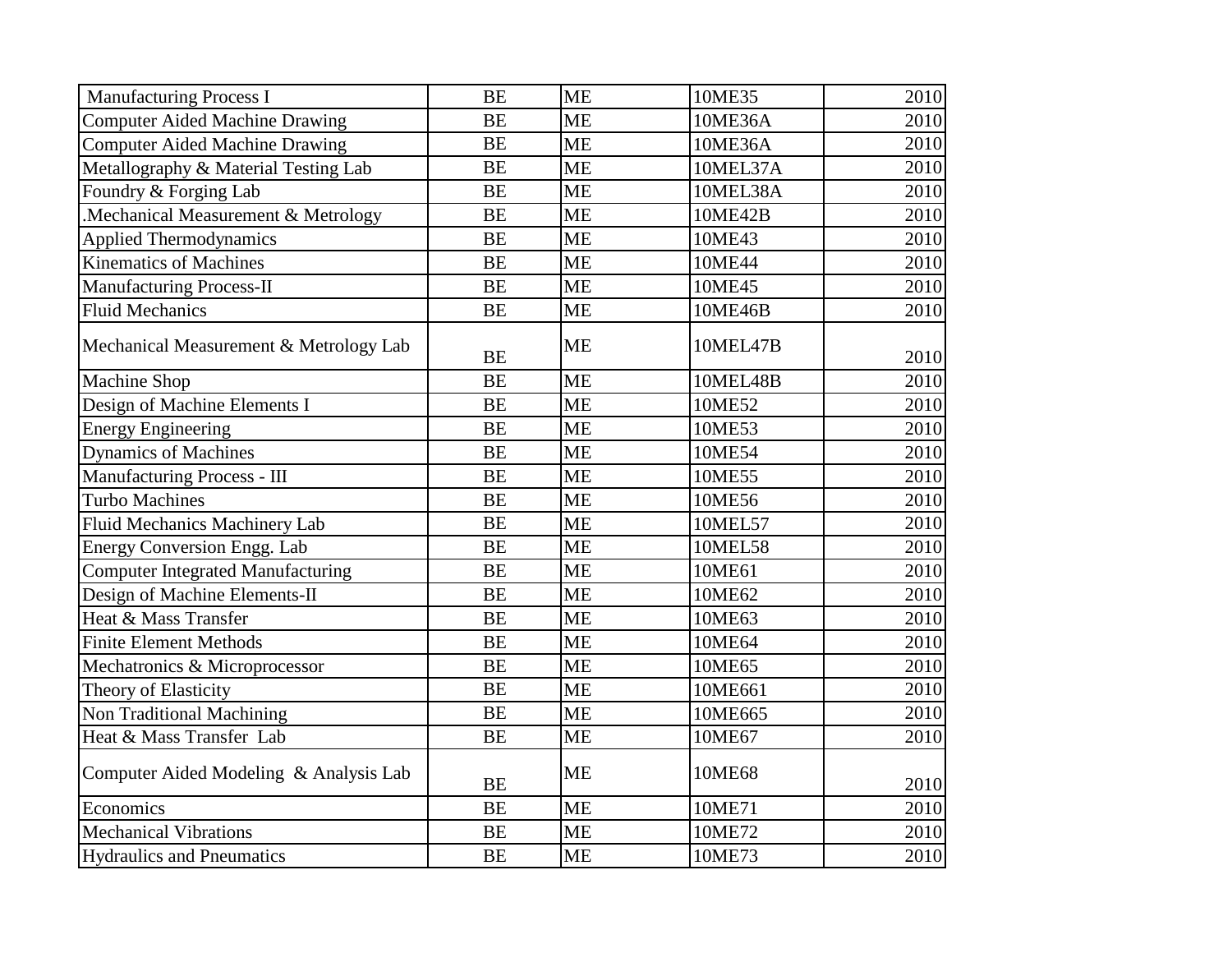| <b>Operations Research</b>            | <b>BE</b> | <b>ME</b>                | 10ME74         | 2010 |
|---------------------------------------|-----------|--------------------------|----------------|------|
| Theory of Plasticity                  | <b>BE</b> | <b>ME</b>                | 10ME752        | 2010 |
| <b>Total Quality Management</b>       | <b>BE</b> | <b>ME</b>                | 10ME758        | 2010 |
| <b>Experimental Stress Analysis</b>   | <b>BE</b> | <b>ME</b>                | 10ME761        | 2010 |
| <b>Tool Design</b>                    | <b>BE</b> | <b>ME</b>                | 10ME762        | 2010 |
| Design Lab                            | <b>BE</b> | <b>ME</b>                | 10MEL77        | 2010 |
| CIM and Automation Lab                | <b>BE</b> | <b>ME</b>                | 10MEL78        | 2010 |
| <b>Operations Management</b>          | <b>BE</b> | <b>ME</b>                | 10ME81         | 2010 |
| <b>Control Engineering</b>            | <b>BE</b> | <b>ME</b>                | 10ME82         | 2010 |
| Tribology                             | <b>BE</b> | <b>ME</b>                | 10ME831        | 2010 |
| <b>Automotive Engineering</b>         | <b>BE</b> | <b>ME</b>                | 10ME844        | 2010 |
| Project Work                          | <b>BE</b> | <b>ME</b>                | <b>10ME85L</b> | 2010 |
| Seminar                               | <b>BE</b> | <b>ME</b>                | <b>10ME86L</b> | 2010 |
| <b>Adaptive Signal Processing</b>     | <b>BE</b> | TE                       | 10EC664        | 2010 |
| <b>Computer Communication Network</b> | <b>BE</b> | TE                       | 10TE71         | 2010 |
| <b>Optical Fiber Communication</b>    | <b>BE</b> | TE                       | 10TE72         | 2010 |
| <b>Wireless Communication</b>         | <b>BE</b> | TE                       | 10TE73         | 2010 |
| DSP Algorithms & Architecture         | <b>BE</b> | TE                       | 10TE74         | 2010 |
| Image processing                      | <b>BE</b> | TE                       | 10TE756        | 2010 |
| <b>Embedded System Design</b>         | <b>BE</b> | TE                       | 10TE765        | 2010 |
| <b>Optical Networking</b>             | <b>BE</b> | TE                       | 10TE81         | 2010 |
| <b>GSM</b>                            | <b>BE</b> | TE                       | 10TE82         | 2010 |
| <b>Fuzzy Logic</b>                    | <b>BE</b> | TE                       | 10EC836        | 2010 |
| Multimedia Communication              | <b>BE</b> | TE                       | 10EC841        | 2010 |
| Engineering maths1                    | <b>BE</b> | CS, EC ME, TE 15MAT11    |                | 2015 |
| <b>Engineering Chemistry</b>          | <b>BE</b> | CS, EC ME, TE 15CHE12/22 |                | 2015 |
| Programme in c and Data structure     | <b>BE</b> | CS, EC ME, TE 15PCD13/23 |                | 2015 |
| Computer Aided Engineering Drawing    | <b>BE</b> | CS, EC ME, TE 15CED14/24 |                | 2015 |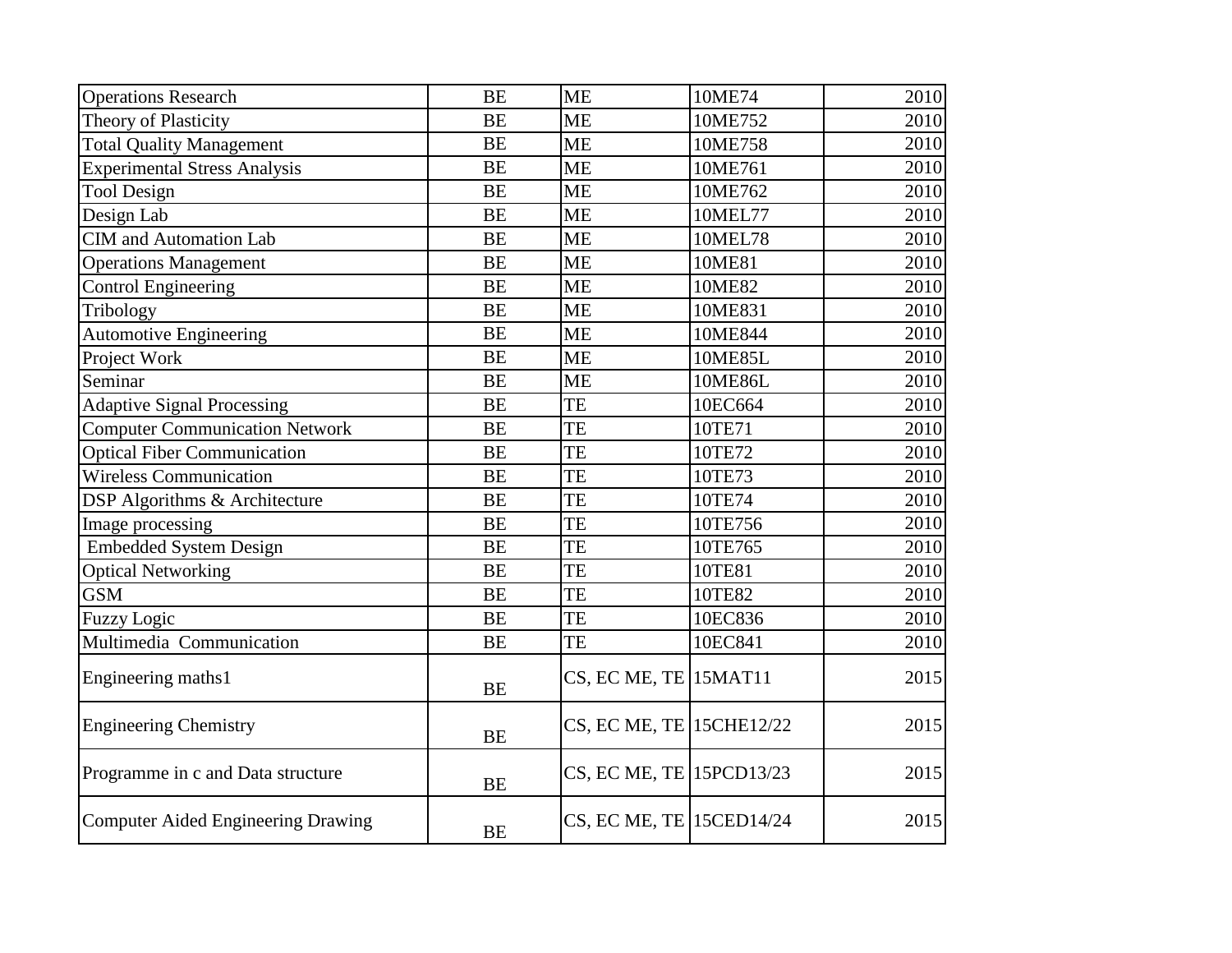| <b>Basic Electronics Engg</b>                | <b>BE</b> | CS, EC ME, TE 15ELN15/25 |         | 2015 |
|----------------------------------------------|-----------|--------------------------|---------|------|
| <b>Environment Studies</b>                   | <b>BE</b> | CS, EC ME, TE 15CIV18/28 |         | 2015 |
| Engineering maths-II                         | <b>BE</b> | CS, EC ME, TE 15MAT21    |         | 2015 |
| <b>Engineering Physics</b>                   | <b>BE</b> | CS, EC ME, TE 15PHY22    |         | 2015 |
| Elements of civil engg and Engg Mechanical   | <b>BE</b> | $CS$ , EC ME, TE 15CIV23 |         | 2015 |
| <b>Elements of Mechanical Engg</b>           | <b>BE</b> | CS, EC ME, TE 15EME14/24 |         | 2015 |
| <b>Basic Electrical Engg</b>                 | <b>BE</b> | CS, EC ME, TE 15ELE15/25 |         | 2015 |
| Constitutions of India, Professional ethics  | <b>BE</b> | CS, EC ME, TE 15CPH18/28 |         | 2015 |
| Engineering Mathematics - III                | <b>BE</b> | CS, EC ME, TE            | 15MAT31 | 2015 |
| Analysis & Digital Electronics               | <b>BE</b> | $\overline{\text{CS}}$   | 15CS32  | 2015 |
| Data Structures & Applications               | <b>BE</b> | $\overline{\text{CS}}$   | 15CS33  | 2015 |
| <b>Computer Organization</b>                 | <b>BE</b> | $\overline{\text{CS}}$   | 15CS34  | 2015 |
| UNIX and Shell Programming                   | <b>BE</b> | CS                       | 15CS35  | 2015 |
| <b>Discrete Mathematics Structures</b>       | <b>BE</b> | $\overline{\text{CS}}$   | 15CS36  | 2015 |
| Analysis & Digital Electronics Laboratory    | <b>BE</b> | CS                       | 15CSL37 | 2015 |
| Data Structures & Applications Laboratory    | <b>BE</b> | CS                       | 15CSL38 | 2015 |
| Engineering Mathematics - IV                 | <b>BE</b> | CS, EC ME, TE            | 15MAT41 | 2015 |
| Software Engineering                         | <b>BE</b> | CS                       | 15CS42  | 2015 |
| Design and Analysis of Algorithms            | <b>BE</b> | CS                       | 15CS43  | 2015 |
| Microprocessors and Microcontrollers         | <b>BE</b> | $\overline{\text{CS}}$   | 15CS44  | 2015 |
| <b>Object Oriented Concepts</b>              | <b>BE</b> | $\overline{\text{CS}}$   | 15CS45  | 2015 |
| Data Communication                           | <b>BE</b> | $\overline{\text{CS}}$   | 15CS46  | 2015 |
| Design and Analysis of Algorithms Laboratory | <b>BE</b> | $\overline{\text{CS}}$   | 15CSL47 | 2015 |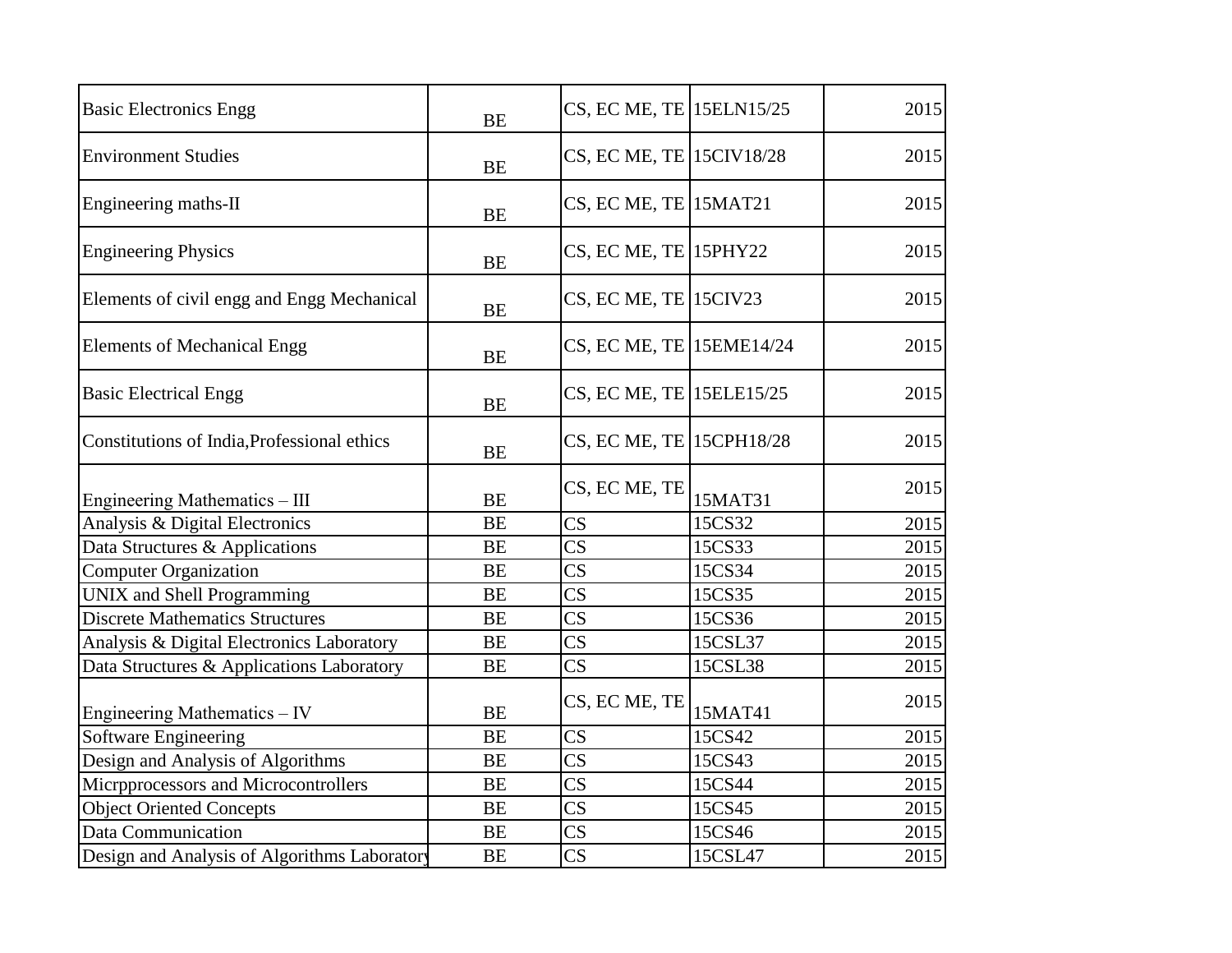| Microprocessors and Microcontrollers Laborat | <b>BE</b> | $\overline{\text{CS}}$ | 15CSL48 | 2015 |
|----------------------------------------------|-----------|------------------------|---------|------|
| Management & Entreprenuership for IT         |           | CS                     |         | 2015 |
| Industry                                     | <b>BE</b> |                        | 15CS51  |      |
| <b>Computer Networks</b>                     | <b>BE</b> | $\overline{\text{CS}}$ | 15CS52  | 2015 |
| Database Management System                   | <b>BE</b> | $\overline{\text{CS}}$ | 15CS53  | 2015 |
| <b>Automata Theory Computability</b>         | <b>BE</b> | $\overline{\text{CS}}$ | 15CS54  | 2015 |
| Advanced JAVA & J2EE                         | <b>BE</b> | $\overline{\text{CS}}$ | 15CS553 | 2015 |
| <b>Cloud Computing</b>                       | <b>BE</b> | $\overline{\text{CS}}$ | 15CS565 | 2015 |
| <b>Computer Networks Laboratory</b>          | <b>BE</b> | $\overline{\text{CS}}$ | 15CSL57 | 2015 |
| Database Management System Laboratory        | <b>BE</b> | $\overline{\text{CS}}$ | 15CSL58 | 2015 |
| Cryptograhy Network Security and Cyber Law   | <b>BE</b> | $\overline{\text{CS}}$ | 15CS61  | 2015 |
| <b>Computer Graphics and Visualization</b>   | <b>BE</b> | $\overline{\text{CS}}$ | 15CS62  | 2015 |
| <b>System Software and Compiler Design</b>   | <b>BE</b> | $\overline{\text{CS}}$ | 15CS63  | 2015 |
| <b>Operating Systems</b>                     | <b>BE</b> | $\overline{\text{CS}}$ | 15CS64  | 2015 |
| <b>Operation Research</b>                    | <b>BE</b> | $\overline{\text{CS}}$ | 15CS653 | 2015 |
| Python Application Programming               | <b>BE</b> | $\overline{\text{CS}}$ | 15CS664 | 2015 |
| System Software and Compiler Design Labora   | <b>BE</b> | $\overline{\text{CS}}$ | 15CSL67 | 2015 |
| Computer Graphics & Visualization Laborator  | <b>BE</b> | $\overline{\text{CS}}$ | 15CSL68 | 2015 |
| Web technology and its applications          | <b>BE</b> | $\overline{\text{CS}}$ | 15CS71  | 2015 |
| Advanced comuter architectures               | <b>BE</b> | $\overline{\text{CS}}$ | 15CS72  | 2015 |
| Machine learning                             | <b>BE</b> | $\overline{\text{CS}}$ | 15CS73  | 2015 |
| Information and network security             | <b>BE</b> | $\overline{\text{CS}}$ | 15CS743 | 2015 |
| Storage area networks                        | <b>BE</b> | $\overline{\text{CS}}$ | 15CS754 | 2015 |
| Machine learning lab                         | <b>BE</b> | $\overline{\text{CS}}$ | 15CSL76 | 2015 |
| Web technology lab                           | <b>BE</b> | $\overline{\text{CS}}$ | 15CSL77 | 2015 |
| Internet of things technology                | <b>BE</b> | $\overline{\text{CS}}$ | 15CS81  | 2015 |
| Big data analytics                           | <b>BE</b> | $\overline{\text{CS}}$ | 15CS82  | 2015 |
| High performance computing                   | <b>BE</b> | $\overline{\text{CS}}$ | 15CS831 | 2015 |
| User interface design                        | <b>BE</b> | $\overline{\text{CS}}$ | 15CS832 | 2015 |
| Network management                           | <b>BE</b> | $\overline{\text{CS}}$ | 15CS833 | 2015 |
| System modelling and simulation              | <b>BE</b> | $\overline{\text{CS}}$ | 15CS834 | 2015 |
| Engineering maths-I                          | <b>BE</b> | CS, EC ME, TE 17MAT11  |         | 2017 |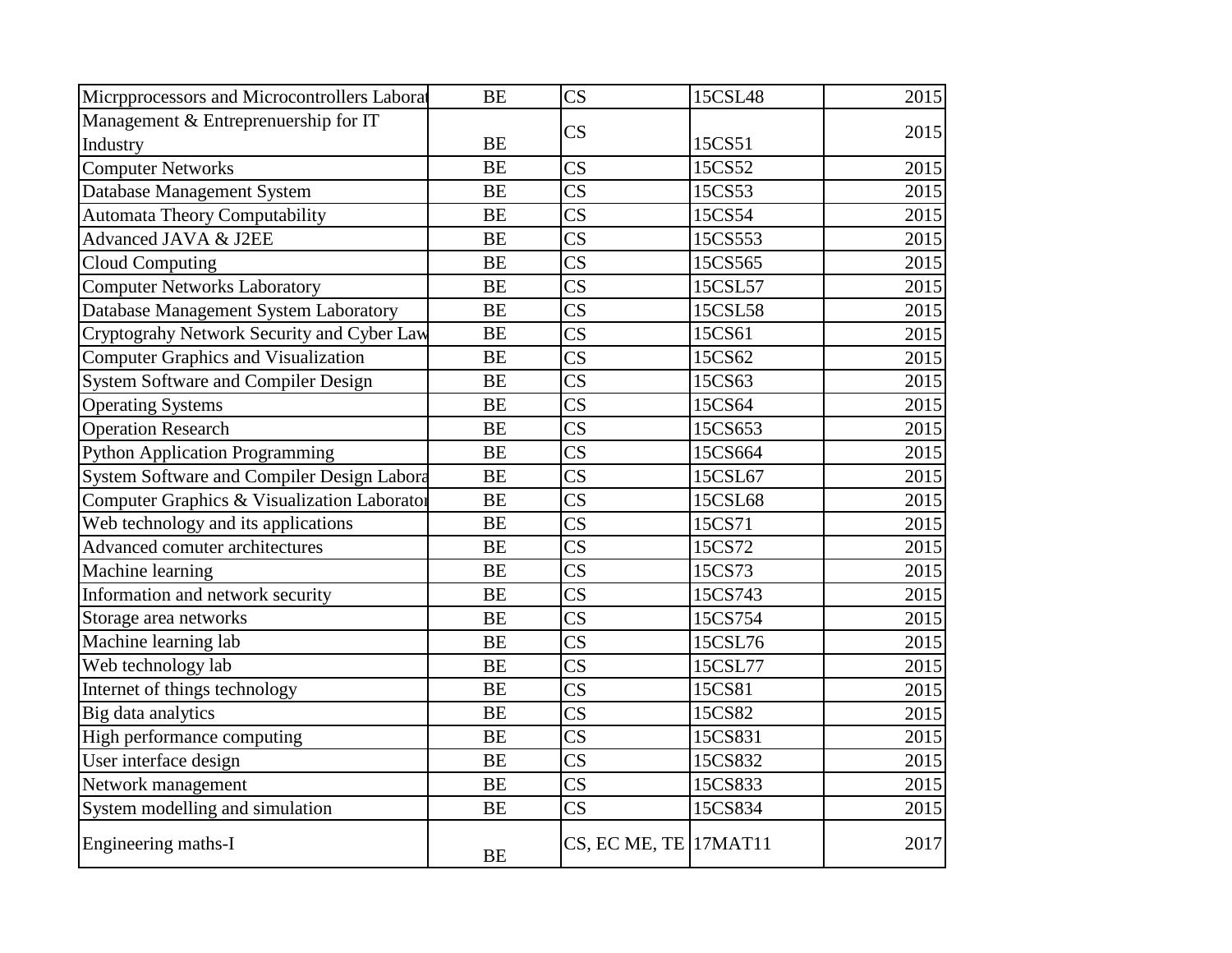| <b>Engineering Chemistry</b>                | <b>BE</b> | CS, EC ME, TE 17CHE12/22 |         | 2017 |
|---------------------------------------------|-----------|--------------------------|---------|------|
| Computer Aided Engineering Drawing          | <b>BE</b> | CS, EC ME, TE 17CED14    |         | 2017 |
| <b>Basic Electronics Engg</b>               | <b>BE</b> | CS, EC ME, TE 17ELN15    |         | 2017 |
| <b>Environment Studies</b>                  | <b>BE</b> | $CS$ , EC ME, TE 17CIV18 |         | 2017 |
| Engineering maths-II                        | <b>BE</b> | $CS$ , EC ME, TE 17MAT21 |         | 2017 |
| Elements of civil engg and Engg Mechanical  | <b>BE</b> | CS, EC ME, TE $17$ CIV23 |         | 2017 |
| <b>Elements of Mechanical Engg</b>          | <b>BE</b> | CS, EC ME, TE 17EME24    |         | 2017 |
| <b>Basic Electrical Engg</b>                | <b>BE</b> | CS, EC ME, TE 17ELE25    |         | 2017 |
| Constitutions of India, Professional ethics | <b>BE</b> | CS, EC ME, TE 17CPH28    |         | 2017 |
| Engineering Mathematics -III*               | <b>BE</b> | CS, EC ME, TE 17MAT31    |         | 2017 |
| Analysis & Digital Electronics              | <b>BE</b> | $\overline{\text{CS}}$   | 17CS32  | 2017 |
| Data Structures & Applications              | <b>BE</b> | $\overline{\text{CS}}$   | 17CS33  | 2017 |
| <b>Computer Organization</b>                | <b>BE</b> | $\overline{\text{CS}}$   | 17CS34  | 2017 |
| <b>UNIX</b> and Shell Programming           | <b>BE</b> | $\overline{\text{CS}}$   | 17CS35  | 2017 |
| <b>Discrete Mathematics Structures</b>      | <b>BE</b> | CS                       | 17CS36  | 2017 |
| Analysis & Digital Electronics Laboratory   | <b>BE</b> | $\overline{\text{CS}}$   | 17CSL37 | 2017 |
| Data Structures & Applications Laboratory   | <b>BE</b> | CS, EC ME, TE            | 17CSL38 | 2017 |
| Engineering Mathematics - IV                | <b>BE</b> | CS, EC ME, TE            | 17MAT41 | 2017 |
| Software Engineering                        | <b>BE</b> | $\overline{\text{CS}}$   | 17CS42  | 2017 |
| Design and Analysis of Algorithms           | <b>BE</b> | $\overline{\text{CS}}$   | 17CS43  | 2017 |
| Microprocessors and Microcontrollers        | <b>BE</b> | CS                       | 17CS44  | 2017 |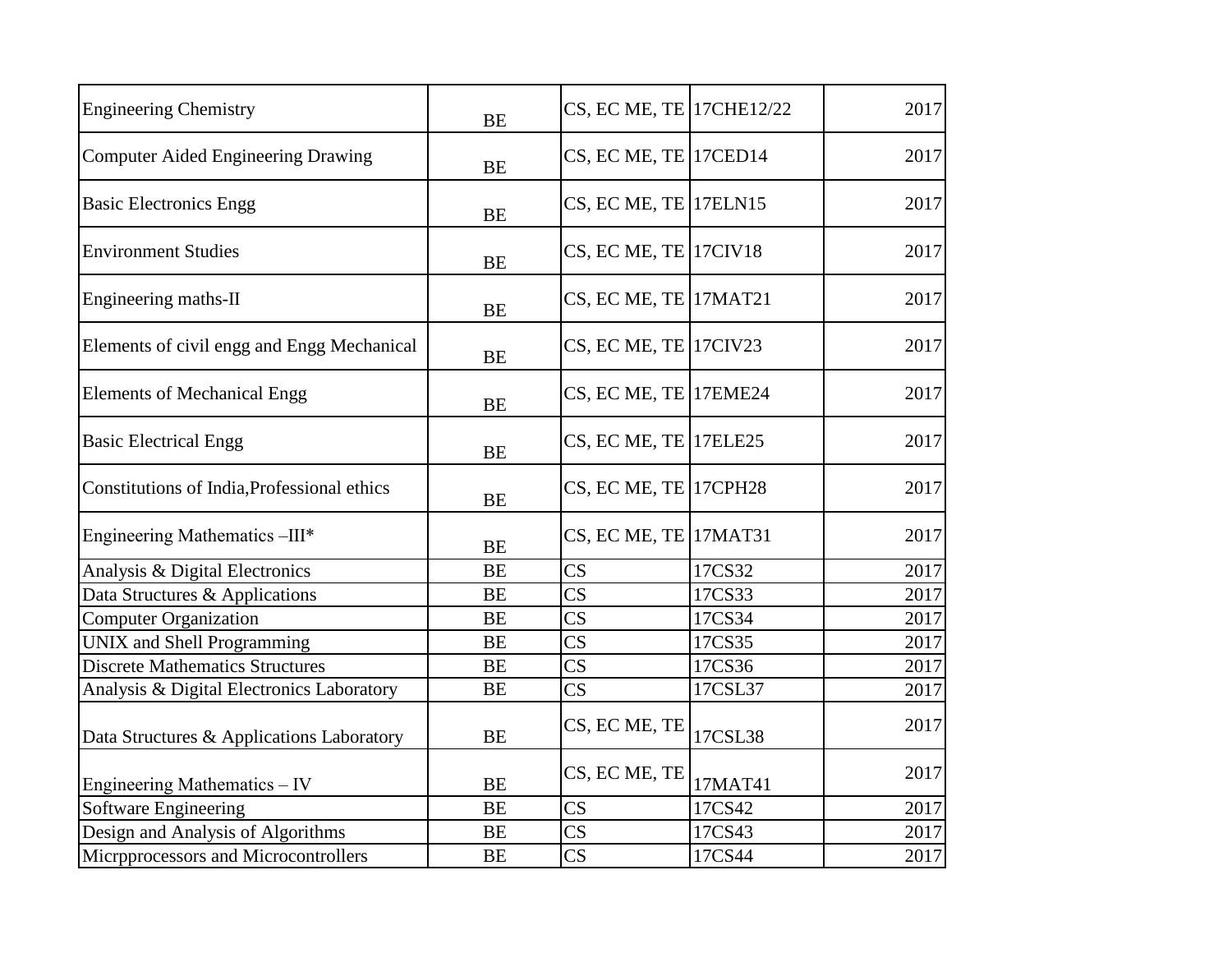| <b>Object Oriented Concepts</b>                                        | <b>BE</b> | $\overline{\text{CS}}$   | 17CS45                      | 2017 |
|------------------------------------------------------------------------|-----------|--------------------------|-----------------------------|------|
| <b>Data Communication</b>                                              | <b>BE</b> | $\overline{\text{CS}}$   | 17CS46                      | 2017 |
| Design and Analysis of Algorithms Laboratory                           | <b>BE</b> | $\overline{\text{CS}}$   | 17CSL47                     | 2017 |
| Microprocessors and Microcontrollers Labora                            | <b>BE</b> | $\overline{\text{CS}}$   | 17CSL48                     | 2017 |
| Kannada/Constitution of India,<br>Professional Ethics and Human Rights | <b>BE</b> |                          | CS, EC ME, TE 17KL/CPH39/49 | 2017 |
| calculus and linear algebra                                            | <b>BE</b> | CS, EC ME, TE 18MAT11    |                             | 2018 |
| <b>Engg Chemistry</b>                                                  | <b>BE</b> | $CS$ , EC ME, TE 18CHE12 |                             | 2018 |
| C programming for problem solving                                      | <b>BE</b> | $CS$ , EC ME, TE 18CPS13 |                             | 2018 |
| <b>Basic Electron ics</b>                                              | <b>BE</b> | $CS$ , EC ME, TE 18ELN14 |                             | 2018 |
| Elements of mechanical Engineering                                     | <b>BE</b> | $CS$ , EC ME, TE 18ME15  |                             | 2018 |
| Technical english 1                                                    | <b>BE</b> | CS, EC ME, TE 18EGHL18   |                             | 2018 |
| Advanced calculus and numerical methods                                | <b>BE</b> | CS, EC ME, TE 18MAT21    |                             | 2018 |
| <b>Engg Physics</b>                                                    | <b>BE</b> | CS, EC ME, TE 18PHY22    |                             | 2018 |
| <b>Basic Electrical Engineering</b>                                    | <b>BE</b> | CS, EC ME, TE 18ELE23    |                             | 2018 |
| Elements of civil engineering and mechanics                            | <b>BE</b> | CS, EC ME, TE 18CIV24    |                             | 2018 |
| <b>Engineering Graphics</b>                                            | <b>BE</b> | CS, EC ME, TE 18EDGL25   |                             | 2018 |
| Technical english 2                                                    | <b>BE</b> | CS, EC ME, TE 18EGHL28   |                             | 2018 |
| Mathematics                                                            | M.TECH    | $\overline{\text{CS}}$   | 18SCS11                     | 2018 |
| <b>Advances in Operating Systems</b>                                   | M.TECH    | $\overline{\text{CS}}$   | 18SCS12                     | 2018 |
| Advances in Data Base Management System                                | M.TECH    | CS                       | 18SCS13                     | 2018 |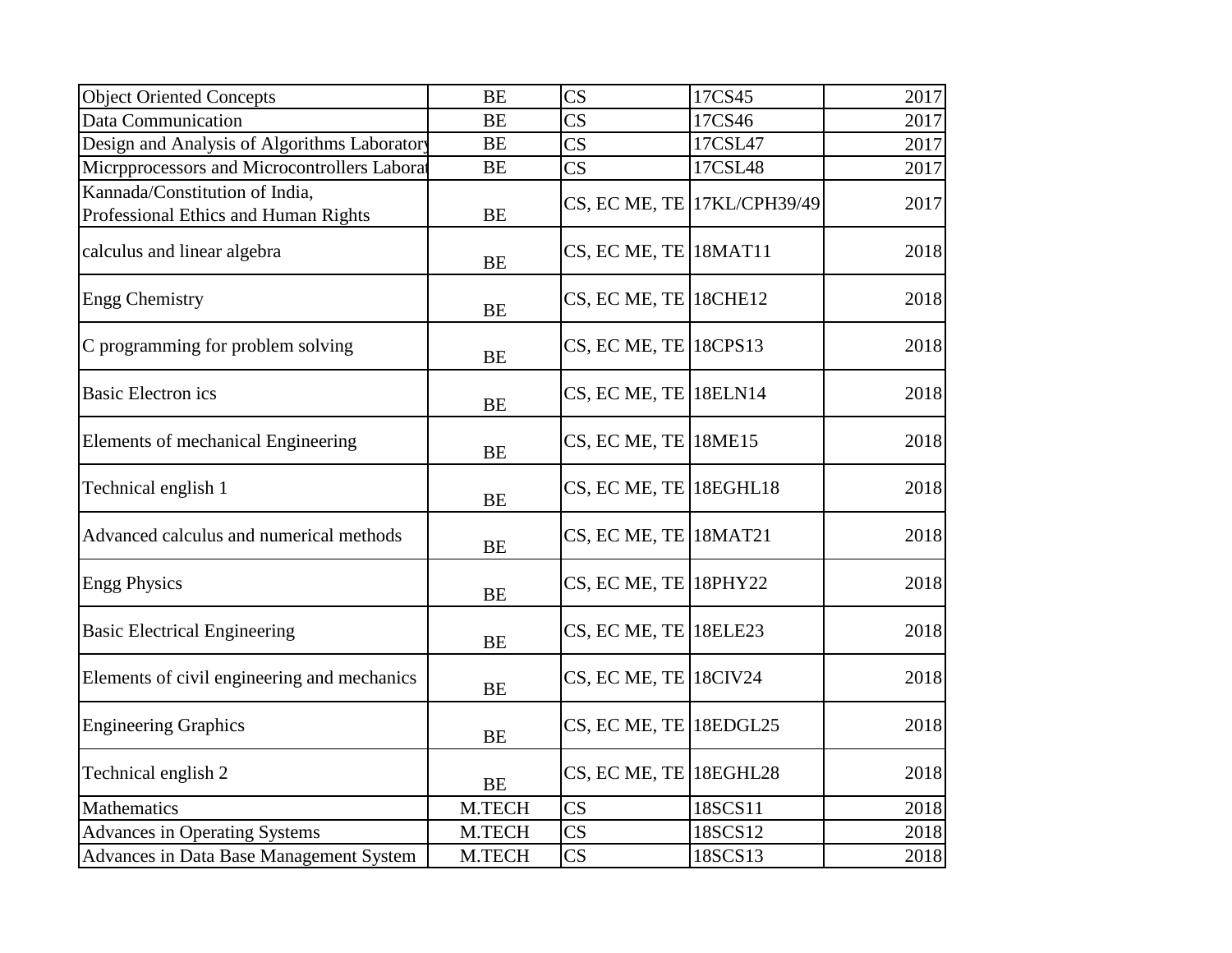| Internet of Things                        | M.TECH | $\overline{\text{CS}}$ | 18SCS14  | 2018 |
|-------------------------------------------|--------|------------------------|----------|------|
| <b>Advances in Computer Networks</b>      | M.TECH | $\overline{\text{CS}}$ | 18SCS151 | 2018 |
| <b>IOT</b> and ADBMS Laboratory           | M.TECH | $\overline{\text{CS}}$ | 18SCSL16 | 2018 |
| <b>Research Methodology and IPR</b>       | M.TECH | $\overline{\text{CS}}$ | 18RMI17  | 2018 |
| Advanced in Operating System              | M.TECH | $\overline{\text{CS}}$ | 17SCS11  | 2017 |
| <b>Cloud Computing</b>                    | M.TECH | $\overline{\text{CS}}$ | 17SCS12  | 2017 |
| Advanced in Database management System    | M.TECH | $\overline{\text{CS}}$ | 17SCS13  | 2017 |
| Probabilty statistics and Queing Theory   | M.TECH | $\overline{\text{CS}}$ | 17SCS14  | 2017 |
| Advanced in Storage Area Network          | M.TECH | $\overline{\text{CS}}$ | 17SCS153 | 2017 |
| Operating systems and ADMS Laboratory     | M.TECH | $\overline{\text{CS}}$ | 17SCS16  | 2017 |
| Seminar                                   | M.TECH | $\overline{\text{CS}}$ | 17SCS17  | 2017 |
| Managing big data                         | M.TECH | $\overline{\text{CS}}$ | 17SCS21  | 2017 |
| <b>Advanced in Computer Networks</b>      | M.TECH | $\overline{\text{CS}}$ | 17SCS22  | 2017 |
| <b>Advanced Algorithms</b>                | M.TECH | $\overline{\text{CS}}$ | 17SCS23  | 2017 |
| Internet of things                        | M.TECH | $\overline{\text{CS}}$ | 17SCS24  | 2017 |
| <b>Information and Network Security</b>   | M.TECH | $\overline{\text{CS}}$ | 17SCS253 | 2017 |
| Mini Project                              | M.TECH | $\overline{\text{CS}}$ | 17SCS26  | 2017 |
| Seminar                                   | M.TECH | $\overline{\text{CS}}$ | 17SCS27  | 2017 |
| <b>Advanced in Operating System</b>       | M.TECH | $\overline{\text{CS}}$ | 16SCS11  | 2016 |
| <b>Cloud Computing</b>                    | M.TECH | $\overline{\text{CS}}$ | 16SCS12  | 2016 |
| Advanced in Database management System    | M.TECH | $\overline{\text{CS}}$ | 16SCS13  | 2016 |
| Multi Core Architechture and programmig   | M.TECH | $\overline{\text{CS}}$ | 16SCS141 | 2016 |
| Advanced in Storage Area Network          | M.TECH | $\overline{\text{CS}}$ | 16SCS153 | 2016 |
| Operating System and ADBMS Laboratory     | M.TECH | $\overline{\text{CS}}$ | 16SCS16  | 2016 |
| Seminar                                   | M.TECH | $\overline{\text{CS}}$ | 16SCS17  | 2016 |
| <b>Machine Learning Techniques</b>        | M.TECH | $\overline{\text{CS}}$ | 14SCS41  | 2014 |
| Wireless Network and Mobile Computing     | M.TECH | $\overline{\text{CS}}$ | 14SCS424 | 2014 |
| Interm evalution of Project work          | M.TECH | $\overline{\text{CS}}$ | 14SCS43  | 2014 |
| Final Evaluation of project and Viva Voce | M.TECH | $\overline{\text{CS}}$ | 14SCS44  | 2014 |
| Machine Learning Techniques               | M.TECH | $\overline{\text{CS}}$ | 14SCS41  | 2014 |
| Wireless Network and Mobile Computing     | M.TECH | $\overline{\text{CS}}$ | 14SCS424 | 2014 |
| Interm evalution of Project work          | M.TECH | $\overline{\text{CS}}$ | 14SCS43  | 2014 |
| Evaluation of Project and Viva Voce       | M.TECH | $\overline{\text{CS}}$ | 14SCS44  | 2014 |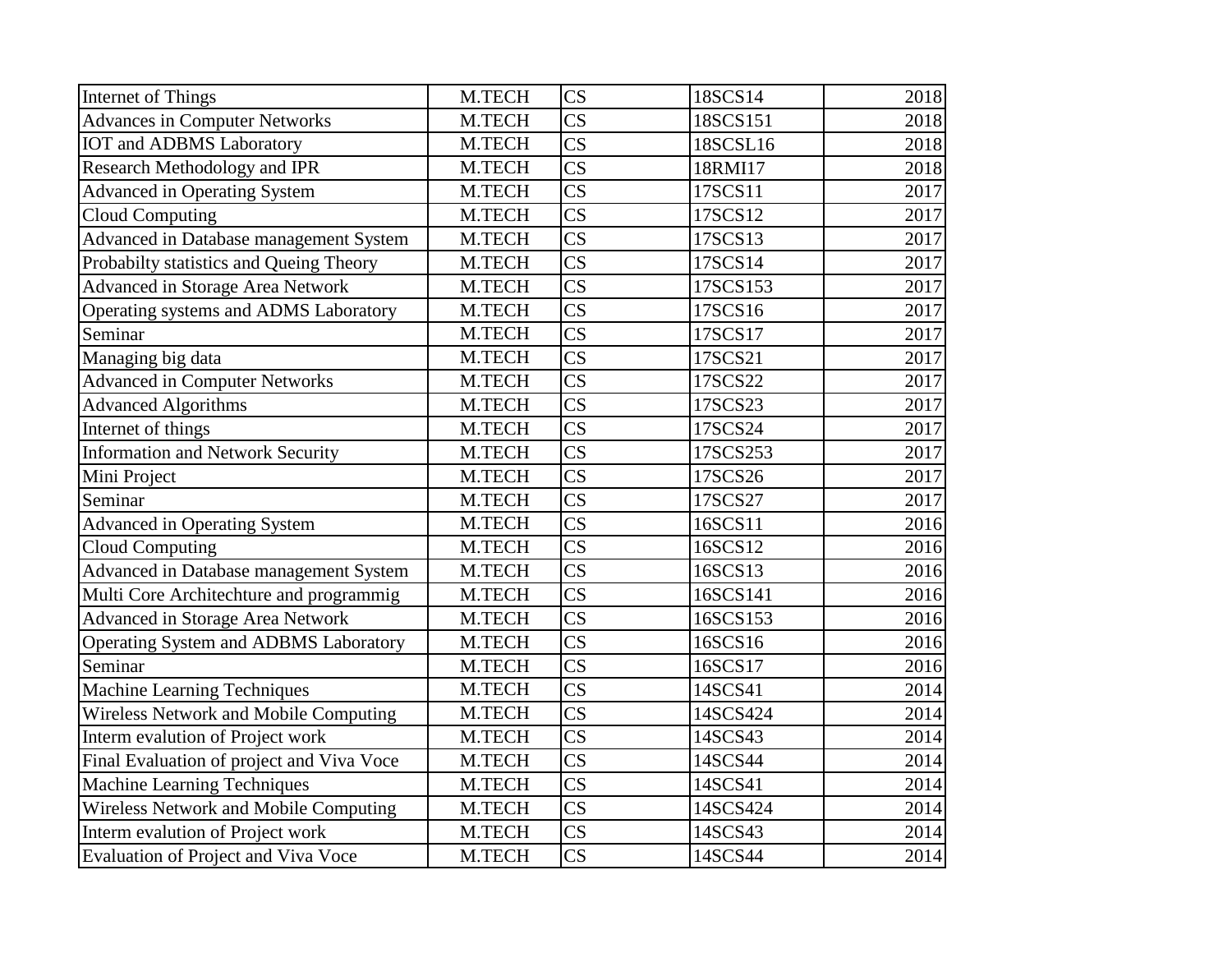| Managing big Data                               | M.TECH    | $\overline{\text{CS}}$ | 14SCS21  | 2014 |
|-------------------------------------------------|-----------|------------------------|----------|------|
| <b>Advanced in Computer Networks</b>            | M.TECH    | $\overline{\text{CS}}$ | 14SCS22  | 2014 |
| <b>Advabced Algorithms</b>                      | M.TECH    | $\overline{\text{CS}}$ | 14SCS23  | 2014 |
| Artificial Intelligence and Agent Technology    | M.TECH    | $\overline{\text{CS}}$ | 14SCS24  | 2014 |
| <b>Information and Network Security</b>         | M.TECH    | $\overline{\text{CS}}$ | 14SCS252 | 2014 |
| <b>Advanced Algorithm Laboratory</b>            | M.TECH    | $\overline{\text{CS}}$ | 14SCS26  | 2014 |
| Seminar                                         | M.TECH    | $\overline{\text{CS}}$ | 14SCS27  | 2014 |
| <b>Machine Learning Techniques</b>              | M.TECH    | $\overline{\text{CS}}$ | 14SCS41  | 2014 |
| Wireless Network and Mobile Computing           | M.TECH    | $\overline{\text{CS}}$ | 14SCS424 | 2014 |
| <b>Advanced in Operating System</b>             | M.TECH    | $\overline{\text{CS}}$ | 14SCS11  | 2014 |
| <b>Cloud Computing</b>                          | M.TECH    | $\overline{\text{CS}}$ | 14SCS12  | 2014 |
| Advanced in Database management System          | M.TECH    | $\overline{\text{CS}}$ | 14SCS13  | 2014 |
| Multi Core Architechture and programmig         | M.TECH    | $\overline{\text{CS}}$ | 14SCS14  | 2014 |
| Advanced in Storage Area Network                | M.TECH    | $\overline{\text{CS}}$ | 14SCS152 | 2014 |
| <b>Advanced in Operating Systems Laboratory</b> | M.TECH    | $\overline{\text{CS}}$ | 14SCS16  | 2014 |
| Seminar                                         | M.TECH    | $\overline{\text{CS}}$ | 14SCS17  | 2014 |
| Managing big Data                               | M.TECH    | $\overline{\text{CS}}$ | 14SCS21  | 2014 |
| <b>Advanced in Computer Networks</b>            | M.TECH    | $\overline{\text{CS}}$ | 14SCS22  | 2014 |
| <b>Advanced Algorithms</b>                      | M.TECH    | $\overline{\text{CS}}$ | 14SCS23  | 2014 |
| Artificial Intelligence and Agent Technology    | M.TECH    | $\overline{\text{CS}}$ | 14SCS24  | 2014 |
| <b>Web Services</b>                             | M.TECH    | $\overline{\text{CS}}$ | 14SCS251 | 2014 |
| <b>Advabced Algorithms Laboratory</b>           | M.TECH    | $\overline{\text{CS}}$ | 14SCS26  | 2014 |
| Seminar                                         | M.TECH    | $\overline{\text{CS}}$ | 14SCS27  | 2014 |
| <b>Advanced in Computer Networks</b>            | M.TECH    | $\overline{\text{CS}}$ | 14SCS11  | 2014 |
| <b>Cloud Computing</b>                          | M.TECH    | $\overline{\text{CS}}$ | 14SCS12  | 2014 |
| Advanced in Database management System          | M.TECH    | $\overline{\text{CS}}$ | 14SCS13  | 2014 |
| Multi Core Architechture and programmig         | M.TECH    | $\overline{\text{CS}}$ | 14SCS14  | 2014 |
| <b>Advanced in Storage Area Network</b>         | M.TECH    | $\overline{\text{CS}}$ | 14SCS152 | 2014 |
| Advanced in Operating System Laboratory         | M.TECH    | $\overline{\text{CS}}$ | 14SCS16  | 2014 |
| Seminar                                         | M.TECH    | $\overline{\text{CS}}$ | 14SCS17  | 2014 |
| <b>Analog Electronics</b>                       | BE        | EC, TE                 | 15EC32   | 2015 |
| <b>Digital Electronics</b>                      | <b>BE</b> | EC, TE                 | 15EC33   | 2015 |
| Network Analysis                                | <b>BE</b> | EC, TE                 | 15EC34   | 2015 |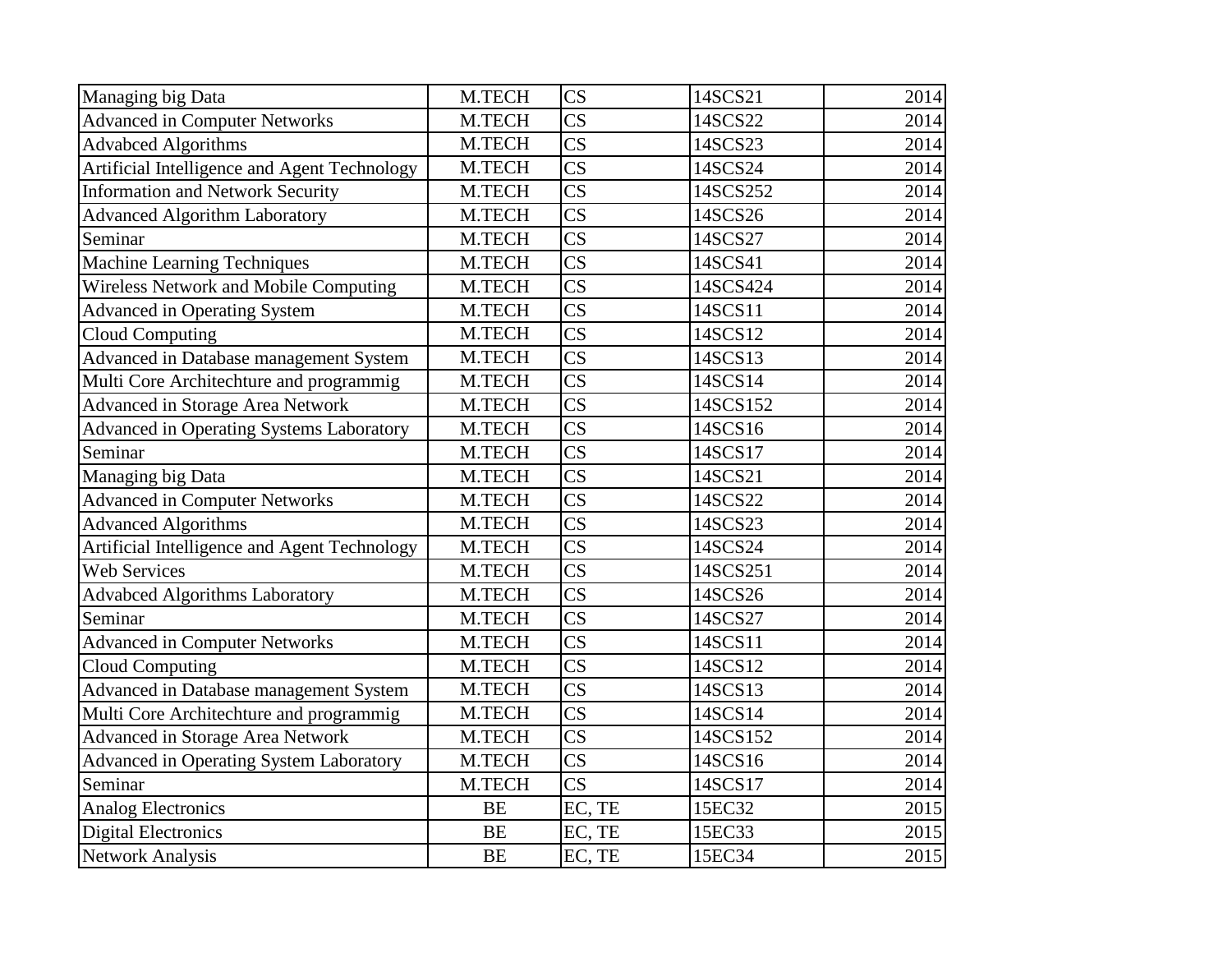| <b>Electronic Instrumentation</b>      | <b>BE</b> | EC, TE | 15EC35  | 2015 |
|----------------------------------------|-----------|--------|---------|------|
| <b>Engineering Electromagnetics</b>    | <b>BE</b> | EC, TE | 15EC36  | 2015 |
| Microprocessor                         | <b>BE</b> | EC, TE | 15EC42  | 2015 |
| <b>Control Systems</b>                 | <b>BE</b> | EC, TE | 15EC43  | 2015 |
| <b>Signals and Systems</b>             | <b>BE</b> | EC, TE | 15EC44  | 2015 |
| Principles of Communication Systems    | <b>BE</b> | EC, TE | 15EC45  | 2015 |
| <b>Linear Integrated Circuits</b>      | <b>BE</b> | EC, TE | 15EC46  | 2015 |
| Management and Entrepreneurship        |           |        |         |      |
| Development                            | <b>BE</b> | EC, TE | 15ES51  | 2015 |
| Digital Signal Processing              | <b>BE</b> | EC, TE | 15EC52  | 2015 |
| Verilog HDL                            | <b>BE</b> | EC, TE | 15EC53  | 2015 |
| Information Theory & Coding            | <b>BE</b> | EC, TE | 15EC54  | 2015 |
| <b>Operating System</b>                | <b>BE</b> | EC, TE | 15EC553 | 2015 |
| Object Oriented Programming Using C++  | <b>BE</b> | EC, TE | 15EC562 | 2015 |
| 8051 Microcontroller                   | <b>BE</b> | EC     | 15EC563 | 2015 |
| <b>Digital Communication</b>           | <b>BE</b> | EC, TE | 15EC61  | 2015 |
| ARM Microcontroller & Embedded Systems | <b>BE</b> | EC, TE | 15EC62  | 2015 |
| <b>VLSI</b> Design                     | <b>BE</b> | EC     | 15EC63  | 2015 |
| <b>Computer Communication Networks</b> | <b>BE</b> | EC, TE | 15EC64  | 2015 |
| <b>Cellular Mobile Communication</b>   | <b>BE</b> | EC     | 15EC651 | 2015 |
| <b>Digital Switching Systems</b>       | <b>BE</b> | EC     | 15EC654 | 2015 |
| <b>Power Electronics</b>               | <b>BE</b> | EC     | 15EC662 | 2015 |
| Digital System Design using Verilog    | <b>BE</b> | EC, TE | 15EC663 | 2015 |
| Microwave and Antennas                 | <b>BE</b> | EC     | 15EC71  | 2015 |
| <b>Digital Image Processing</b>        | <b>BE</b> | EC     | 15EC72  | 2015 |
| <b>Power Electronics</b>               | <b>BE</b> | EC     | 15EC73  | 2015 |
| Cryptography                           | <b>BE</b> | EC     | 15EC744 | 2015 |
| <b>Satellite Communication</b>         | <b>BE</b> | EC     | 15EC755 | 2015 |
| Wireless Cellular and LTE 4G Broadband | <b>BE</b> | EC, TE | 15EC81  | 2015 |
| Fiber Optics & Networks                | <b>BE</b> | EC, TE | 15EC82  | 2015 |
| Radar Engineering                      | <b>BE</b> | EC     | 15EC833 | 2015 |
| Machine learning                       | <b>BE</b> | EC, TE | 15EC834 | 2015 |
| Electronic Instrumentation             | <b>BE</b> | EC, TE | 17EC32  | 2017 |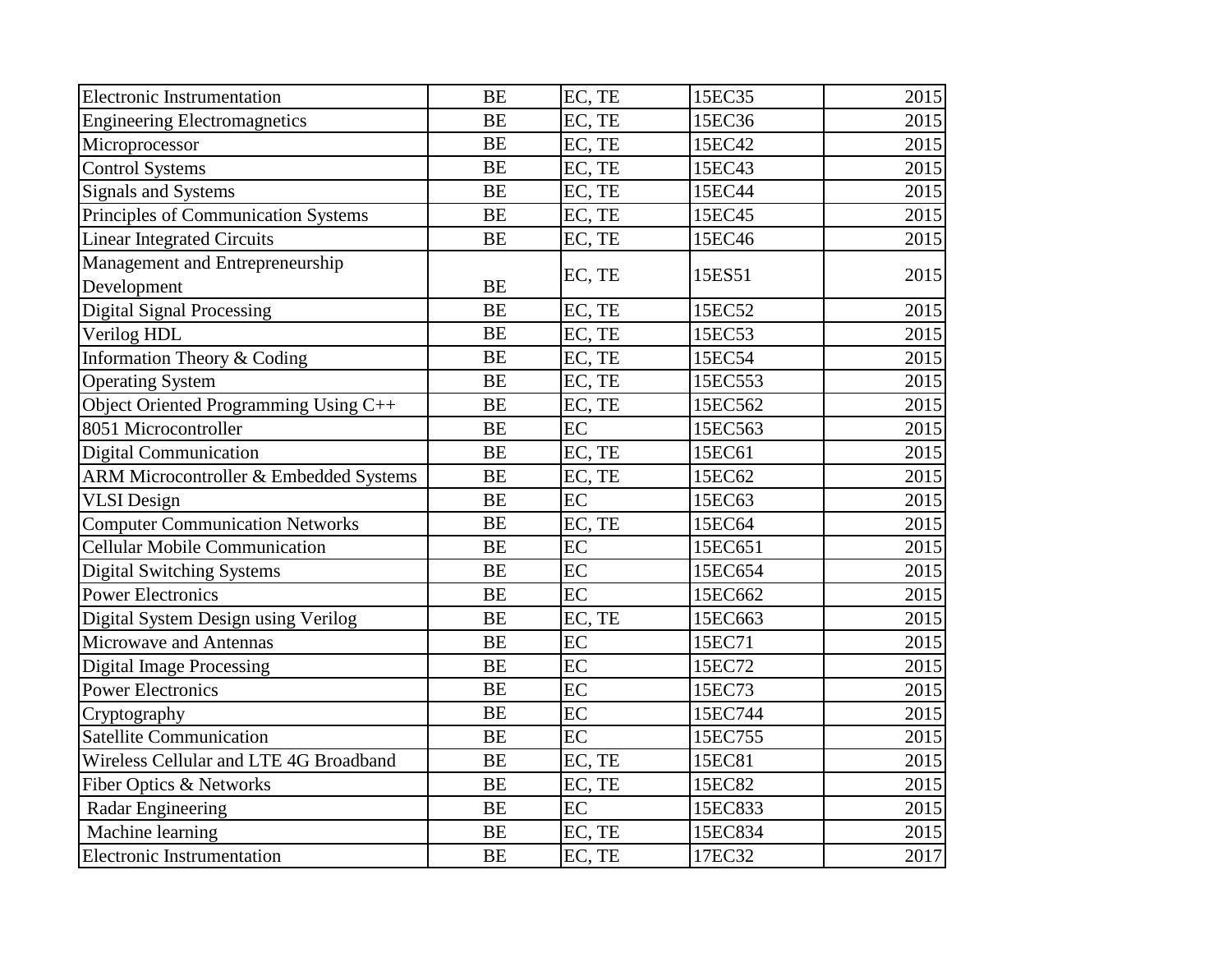| Analog Electronics                       | <b>BE</b> | EC, TE | 17EC33   | 2017 |
|------------------------------------------|-----------|--------|----------|------|
| <b>Digital Electronics</b>               | <b>BE</b> | EC, TE | 17EC34   | 2017 |
| <b>Network Analysis</b>                  | <b>BE</b> | EC, TE | 17EC35   | 2017 |
| <b>Engineering Electromagnetics</b>      | <b>BE</b> | EC, TE | 17EC36   | 2017 |
| <b>Signals and Systems</b>               | <b>BE</b> | EC, TE | 17EC42   | 2017 |
| <b>Control Systems</b>                   | <b>BE</b> | EC, TE | 17EC43   | 2017 |
| Principles of Communication Systems      | <b>BE</b> | EC, TE | 17EC44   | 2017 |
| <b>Linear Integrated Circuits</b>        | <b>BE</b> | EC, TE | 17EC45   | 2017 |
| Microprocessor                           | <b>BE</b> | EC, TE | 17EC46   | 2017 |
| <b>Advanced Mathematics</b>              | M.TECH    | EC     | 14ELD11  | 2014 |
| Antenna Theory & Design                  | M.TECH    | EC     | 14ECS12  | 2014 |
| Probability and Random Process           | M.TECH    | EC     | 14ECS13  | 2014 |
| <b>Advanced Digital Communication</b>    | M.TECH    | EC     | 14ECS14  | 2014 |
| <b>CMOS VLSI Deign (Elective)</b>        | M.TECH    | EC     | 14ECS154 | 2014 |
| <b>Wireless Communication</b>            | M.TECH    | EC     | 14ECS21  | 2014 |
| RF and Microwave circuit design          | M.TECH    | EC     | 14ECS22  | 2014 |
| Modern DSP                               | M.TECH    | EC     | 14ECS23  | 2014 |
| <b>Optical Communication Networking</b>  | M.TECH    | EC     | 14ECS24  | 2014 |
| <b>Advanced Embedded System</b>          | M.TECH    | EC     | 14ECS253 | 2014 |
| <b>Erro Control Coding</b>               | M.TECH    | EC     | 14ECS41  | 2014 |
| Advances in VLSI Design                  | M.TECH    | EC     | 14ECS423 | 2014 |
| <b>Advanced Radar Systems</b>            | M.TECH    | EC     | 14ECS425 | 2014 |
| <b>Advanced Engineering Mathematics</b>  | M.TECH    | EC     | 16ELD11  | 2016 |
| Antenna Theory and Design                | M.TECH    | EC     | 16ECS12  | 2016 |
| <b>Advanced Embedded System</b>          | M.TECH    | EC     | 16EVE13  | 2016 |
| <b>Advanced Digital Communications</b>   | M.TECH    | EC     | 16EVS14  | 2016 |
| <b>Advanced Communication Lab</b>        | M.TECH    | EC     | 16ECSL16 | 2016 |
| Seminar on advanced topics from refereed |           | EC     | 16ECS17  | 2016 |
| journal                                  | M.TECH    |        |          |      |
| <b>Advanced DSP</b>                      | M.TECH    | EC     | 16ECS21  | 2016 |
| <b>Error Control Coding</b>              | M.TECH    | EC     | 16ECS22  | 2016 |
| Wireless Communicatio                    | M.TECH    | EC     | 16ECS23  | 2016 |
| RF and Microwave Circuit Design          | M.TECH    | EC     | 16ECS24  | 2016 |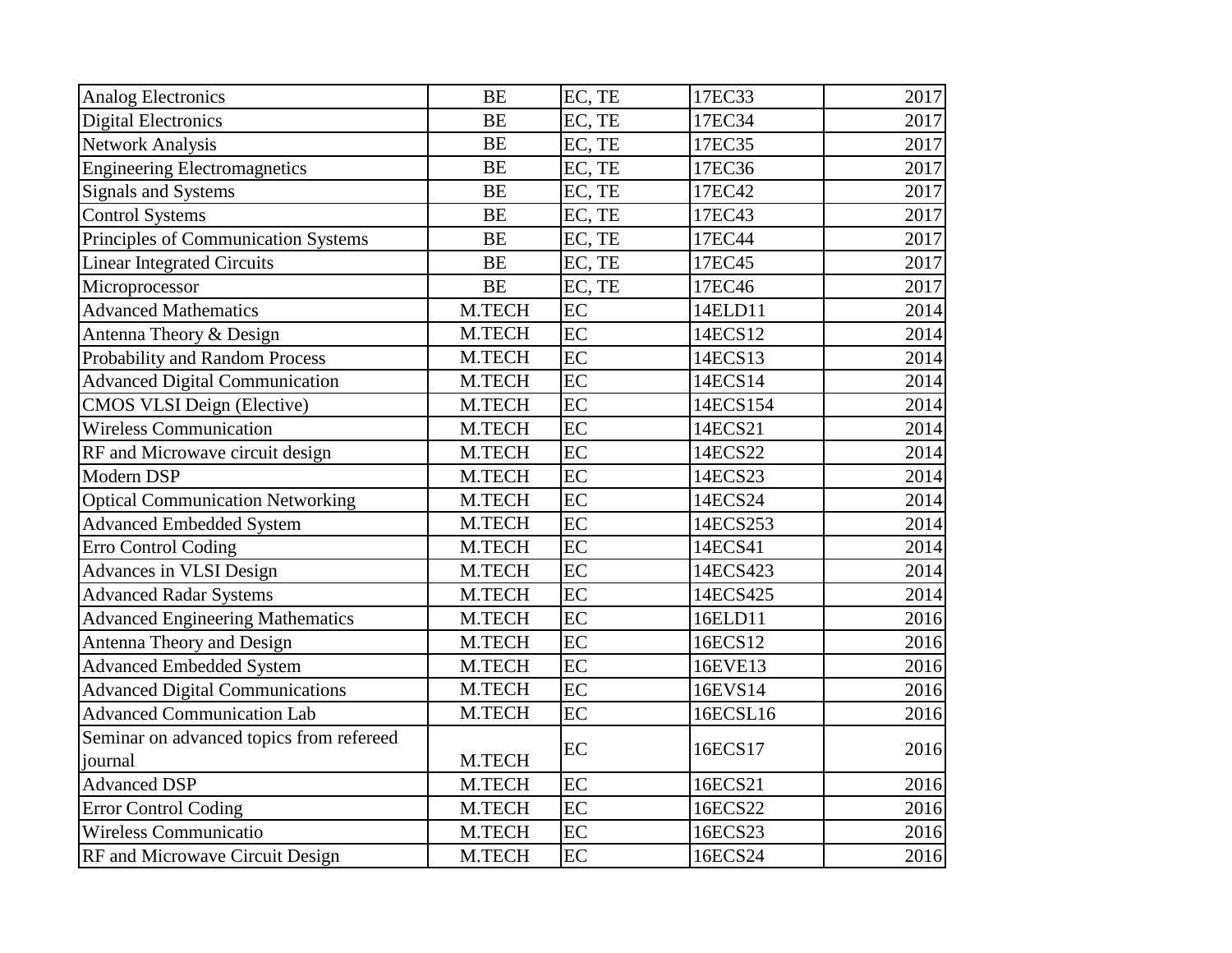| <b>Advanced DSP Lab</b>                       | M.TECH    | EC        | 16ECSL26 | 2016 |
|-----------------------------------------------|-----------|-----------|----------|------|
| Seminar on advanced topics from refereed      |           | EC        |          | 2016 |
| journals                                      | M.TECH    |           | 16ECS27  |      |
| Seminar / Presentation on Internship (After 8 | M.TECH    | EC        | 16ECS31  | 2016 |
| Report on Internship                          | M.TECH    | EC        | 16ECS32  | 2016 |
| Evaluation and Viva-Voce of Internship        | M.TECH    | EC        | 16ECS33  | 2016 |
| Evaluation of Project phase -1                | M.TECH    | EC        | 16ECS34  | 2016 |
| <b>Wireless Broadband Communications</b>      | M.TECH    | EC        | 16ECS41  | 2016 |
| Evaluation of Project phase -2                | M.TECH    | EC        | 16ECS43  | 2016 |
| <b>Evaluation of Project and Viva-Voce</b>    | M.TECH    | EC        | 16ECS44  | 2016 |
| <b>Advanced Engineering Mathematics</b>       | M.TECH    | EC        | 18ELD11  | 2018 |
| <b>Advanced Digital Signal Processing</b>     | M.TECH    | EC        | 18ECS12  | 2018 |
| <b>Advanced Embedded System</b>               | M.TECH    | EC        | 18EVE13  | 2018 |
| <b>Advanced Communication Systems-</b>        | M.TECH    | EC        | 18ECS14  | 2018 |
| <b>Advanced Communication Networks</b>        | M.TECH    | EC        | 18ECS15  | 2018 |
| <b>Advanced Digital Signal Processing Lab</b> | M.TECH    | EC        | 18ECSL16 | 2018 |
| Research Methodology and IPR                  | M.TECH    | EC        | 18RMI17  | 2018 |
| Material Science & Metallurgy                 | <b>BE</b> | <b>ME</b> | 15ME32   | 2015 |
| <b>Basic Thermodynamics</b>                   | <b>BE</b> | <b>ME</b> | 15ME33   | 2015 |
| <b>Mechanics of Materials</b>                 | <b>BE</b> | <b>ME</b> | 15ME34   | 2015 |
| Machine Tools and Operations                  | <b>BE</b> | <b>ME</b> | 15ME35B  | 2015 |
| <b>Computer Aided Machine Drawing</b>         | <b>BE</b> | <b>ME</b> | 15ME36A  | 2015 |
| Metallography & Material Testing Lab          | <b>BE</b> | <b>ME</b> | 15MEL37A | 2015 |
| Machine Shop Lab                              | <b>BE</b> | <b>ME</b> | 15MEL38A | 2015 |
| <b>Kinematics of Machines</b>                 | <b>BE</b> | <b>ME</b> | 15ME42   | 2015 |
| Applied Thermodynamics                        | <b>BE</b> | <b>ME</b> | 15ME43   | 2015 |
| <b>Fluid Mechanics</b>                        | <b>BE</b> | <b>ME</b> | 15ME44   | 2015 |
| Metal Casting and Welding                     | <b>BE</b> | <b>ME</b> | 15ME45A  | 2015 |
| Mechanical Measurements and Metrology         | <b>BE</b> | <b>ME</b> | 15ME46B  | 2015 |
| Mechanical Measurements and Metrology         |           | <b>ME</b> | 15MEL47B | 2015 |
| Lab                                           | <b>BE</b> |           |          |      |
| Foundry and Forging Lab                       | <b>BE</b> | <b>ME</b> | 15MEL48A | 2015 |
| Engineering Management & Economics            | <b>BE</b> | <b>ME</b> | 15ME51   | 2015 |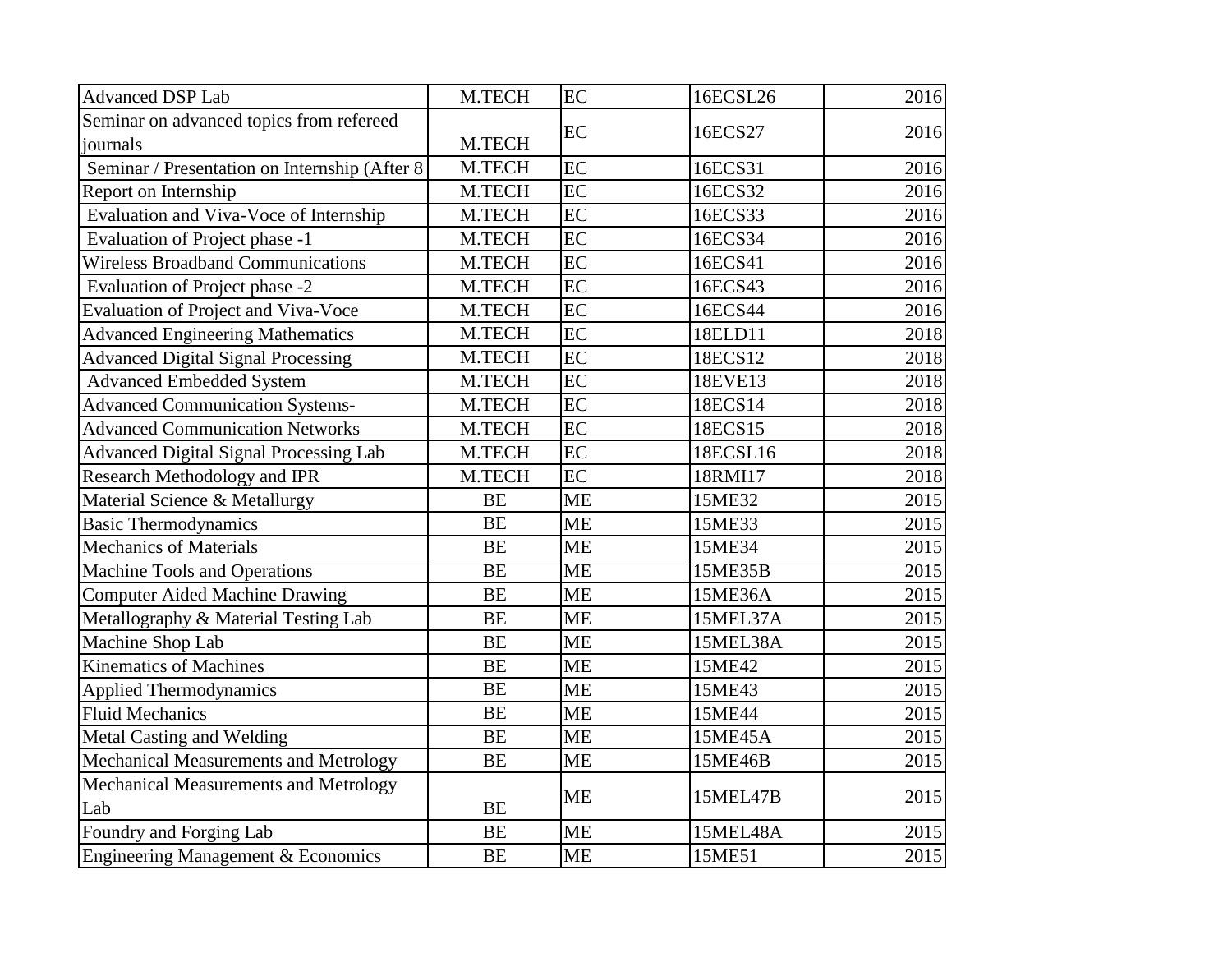| Dynamics of Machines                     | <b>BE</b> | <b>ME</b> | 15ME52         | 2015 |
|------------------------------------------|-----------|-----------|----------------|------|
| <b>Turbo Machines</b>                    | <b>BE</b> | <b>ME</b> | 15ME53         | 2015 |
| Design of Machine Elements I             | <b>BE</b> | <b>ME</b> | 15ME54         | 2015 |
| Non Traditional Machining                | <b>BE</b> | <b>ME</b> | 15ME554        | 2015 |
| <b>Energy and Environment</b>            | <b>BE</b> | <b>ME</b> | 15ME562        | 2015 |
| Fluid Mechanics Machinery Lab            | <b>BE</b> | <b>ME</b> | 15MEL57        | 2015 |
| <b>Energy Lab</b>                        | <b>BE</b> | <b>ME</b> | 15MEL58        | 2015 |
| <b>Finite Element Method</b>             | <b>BE</b> | <b>ME</b> | 15ME61         | 2015 |
| <b>Computer Integrated Manufacturing</b> | <b>BE</b> | <b>ME</b> | 15ME62         | 2015 |
| <b>Heat Transfer</b>                     | <b>BE</b> | <b>ME</b> | 15ME63         | 2015 |
| Design Of Machine Elements - Ii          | <b>BE</b> | <b>ME</b> | 15ME64         | 2015 |
| <b>Metal Forming</b>                     | <b>BE</b> | <b>ME</b> | 15ME653        | 2015 |
| <b>Total Quality Mangt.</b>              | <b>BE</b> | <b>ME</b> | 15ME664        | 2015 |
| Heat Transfer Lab                        | <b>BE</b> | <b>ME</b> | 15MEL67        | 2015 |
| Modelling And Analysis Lab               | <b>BE</b> | <b>ME</b> | <b>15MEL68</b> | 2015 |
| <b>Energy Engineering</b>                | <b>BE</b> | <b>ME</b> | 15ME71         | 2015 |
| <b>Fluid Power Systems</b>               | <b>BE</b> | <b>ME</b> | 15ME72         | 2015 |
| Control Engineering                      | <b>BE</b> | <b>ME</b> | 15ME73         | 2015 |
| Tribology                                | <b>BE</b> | <b>ME</b> | 15ME742        | 2015 |
| Mechantronics                            | <b>BE</b> | <b>ME</b> | 15ME753        | 2015 |
| Design lab                               | <b>BE</b> | <b>ME</b> | 15MEL76        | 2015 |
| Computer integrated manufacturing        | <b>BE</b> | <b>ME</b> | 15MEL77        | 2015 |
| Project Work, Phase I                    | <b>BE</b> | <b>ME</b> | <b>15MEP78</b> | 2015 |
| <b>Internship Presentation</b>           | <b>BE</b> | <b>ME</b> | 15ME84         | 2015 |
| <b>Materials Science</b>                 | <b>BE</b> | <b>ME</b> | 17ME32         | 2017 |
| <b>Basic Thermodynamics</b>              | <b>BE</b> | <b>ME</b> | 17ME33         | 2017 |
| <b>Mechanics of Materials</b>            | <b>BE</b> | <b>ME</b> | 17ME34         | 2017 |
| Metal Casting & Welding                  | <b>BE</b> | <b>ME</b> | 17ME35A        | 2017 |
| Computer Aided Machine Drawing           | <b>BE</b> | <b>ME</b> | 17ME36A        | 2017 |
| Material Testing lab                     | <b>BE</b> | <b>ME</b> | 17MEL37A       | 2017 |
| Foundry and Forging Lab                  | <b>BE</b> | <b>ME</b> | 17MEL38A       | 2017 |
| Kinematics of Machinery                  | <b>BE</b> | <b>ME</b> | 17ME42         | 2017 |
| Applied Thermodynamics                   | <b>BE</b> | <b>ME</b> | 17ME43         | 2017 |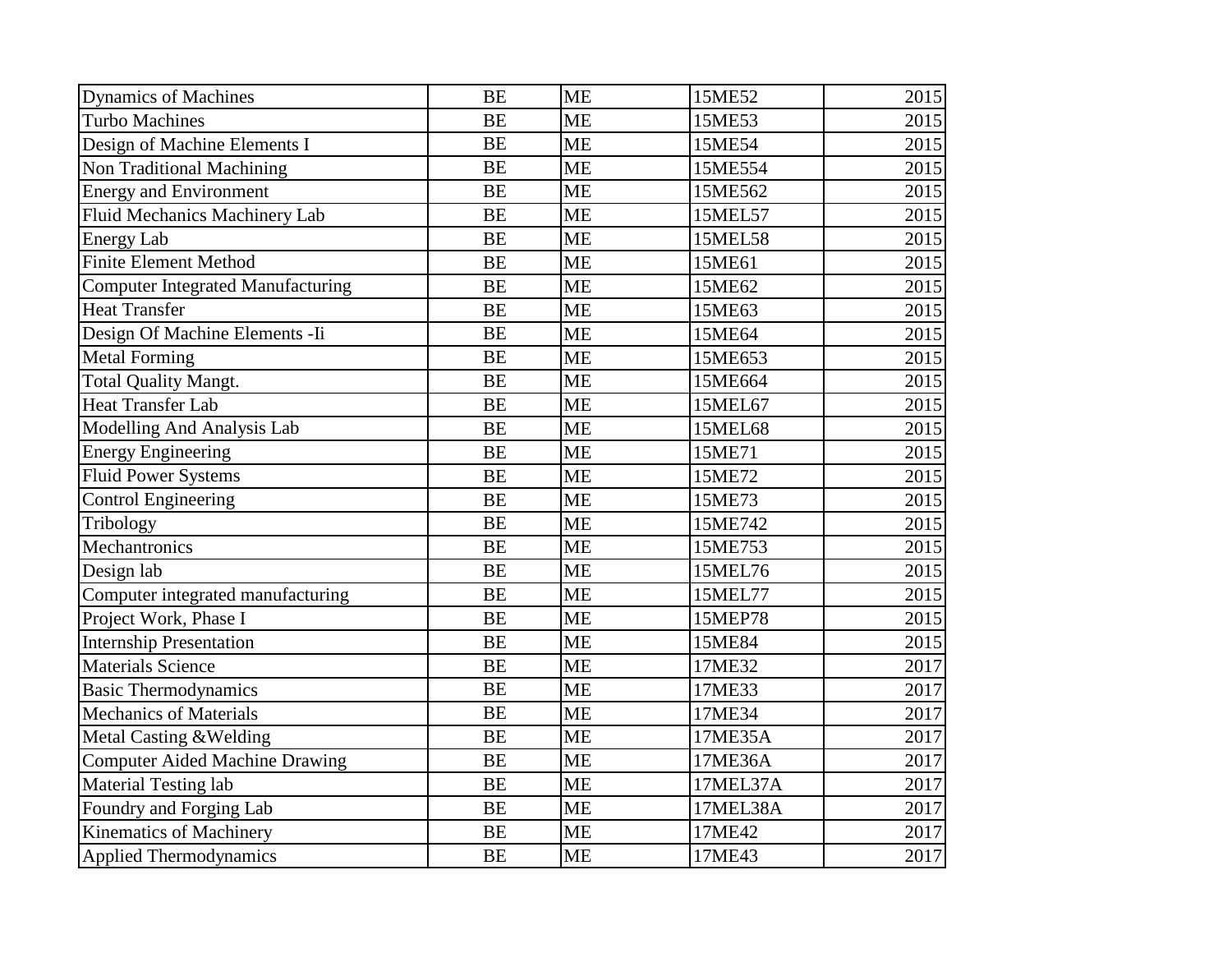| Fluid mechanics                           | <b>BE</b> | <b>ME</b> | 17ME44    | 2017              |
|-------------------------------------------|-----------|-----------|-----------|-------------------|
| Machine Tools and Operations              | <b>BE</b> | <b>ME</b> | 17ME45B   | 2017              |
| Mechanical Measurements and Metrology     | <b>BE</b> | <b>ME</b> | 17ME46B   | 2017              |
| Mechanical Measurements and Metrology Lab | <b>BE</b> | <b>ME</b> | 17MEL47B  | 2017              |
| Machine Shop/                             | <b>BE</b> | <b>ME</b> | 17MEL48B  | 2017              |
| <b>Applied Mathematics</b>                | M.TECH    | <b>ME</b> | 12MMD 11  | 2012              |
| <b>Finite Element Method</b>              | M.TECH    | <b>ME</b> | 12MMD 12  | 2012              |
| Theory of Elasticity                      | M.TECH    | <b>ME</b> | 12MMD 13  | 2012              |
| <b>Experimental Stress Analysis</b>       | M.TECH    | <b>ME</b> | 12MMD 14  | 2012              |
| Mechatronics System Design                | M.TECH    | <b>ME</b> | 12MMD153  | 2012              |
| Seminar                                   | M.TECH    | <b>ME</b> | 12MMD 16  | 2012              |
| <b>Composites Materials Technology</b>    | M.TECH    | <b>ME</b> | 12MMD 21  | 2012              |
| <b>Advanced Machine Design</b>            | M.TECH    | <b>ME</b> | 12MMD 22  | 2012              |
| Dynamics & Mechanism Design               | M.TECH    | <b>ME</b> | 12MMD 23  | 2012              |
| <b>Advanced Theory of Vibrations</b>      | M.TECH    | <b>ME</b> | 12MMD 24  | 2012              |
| Theory of Plasticity                      | M.TECH    | <b>ME</b> | 12MMD252  | 2012              |
| <b>Tribology and Bearing Design</b>       | M.TECH    | <b>ME</b> | 12MMD31   | 2012              |
| <b>Fracture Mechanics</b>                 | M.TECH    | <b>ME</b> | 12MMD321  | 2012              |
| Design for Manufacture                    | M.TECH    | <b>ME</b> | 12MMD333  | 2012              |
| Evaluation of Project Phase - II          | M.TECH    | <b>ME</b> | 12 MMD 41 | 2012              |
| Project Evaluation & Viva Voce            | M.TECH    | <b>ME</b> | 12MMD 42  | 2012              |
| <b>Applied Mathamatics</b>                | M.TECH    | <b>ME</b> | 14MDE11   | 2014              |
| <b>Finite Element Method</b>              | M.TECH    | <b>ME</b> | 14MDE12   | 2014              |
| <b>Continuum Mechanics</b>                | M.TECH    | <b>ME</b> | 14CAE13   | 2014              |
| <b>Experimental Mechanics</b>             | M.TECH    | <b>ME</b> | 14CAE14   | 2014              |
| Mechatronics System Design                | M.TECH    | <b>ME</b> | 14MDE153  | 2014              |
| Design Engineering Lab I                  | M.TECH    | <b>ME</b> | 14MDE16   | 2014              |
| Seminar                                   | M.TECH    | <b>ME</b> | 14MMD17   | 2014              |
| <b>Composites Materials Technology</b>    | M.TECH    | <b>ME</b> | 14MST21   | 2014              |
| <b>Advanced Machine Design</b>            | M.TECH    | <b>ME</b> | 14MDE22   | 2014              |
| Dynamics & Mechanism Design               | M.TECH    | <b>ME</b> | 14MAR422  | 2014              |
| <b>Advanced Theory of Vibrations</b>      | M.TECH    | <b>ME</b> | 14MDE24   | 2014              |
| Theory of Plasticity                      | M.TECH    | <b>ME</b> | 14MDE252  | $\overline{2}014$ |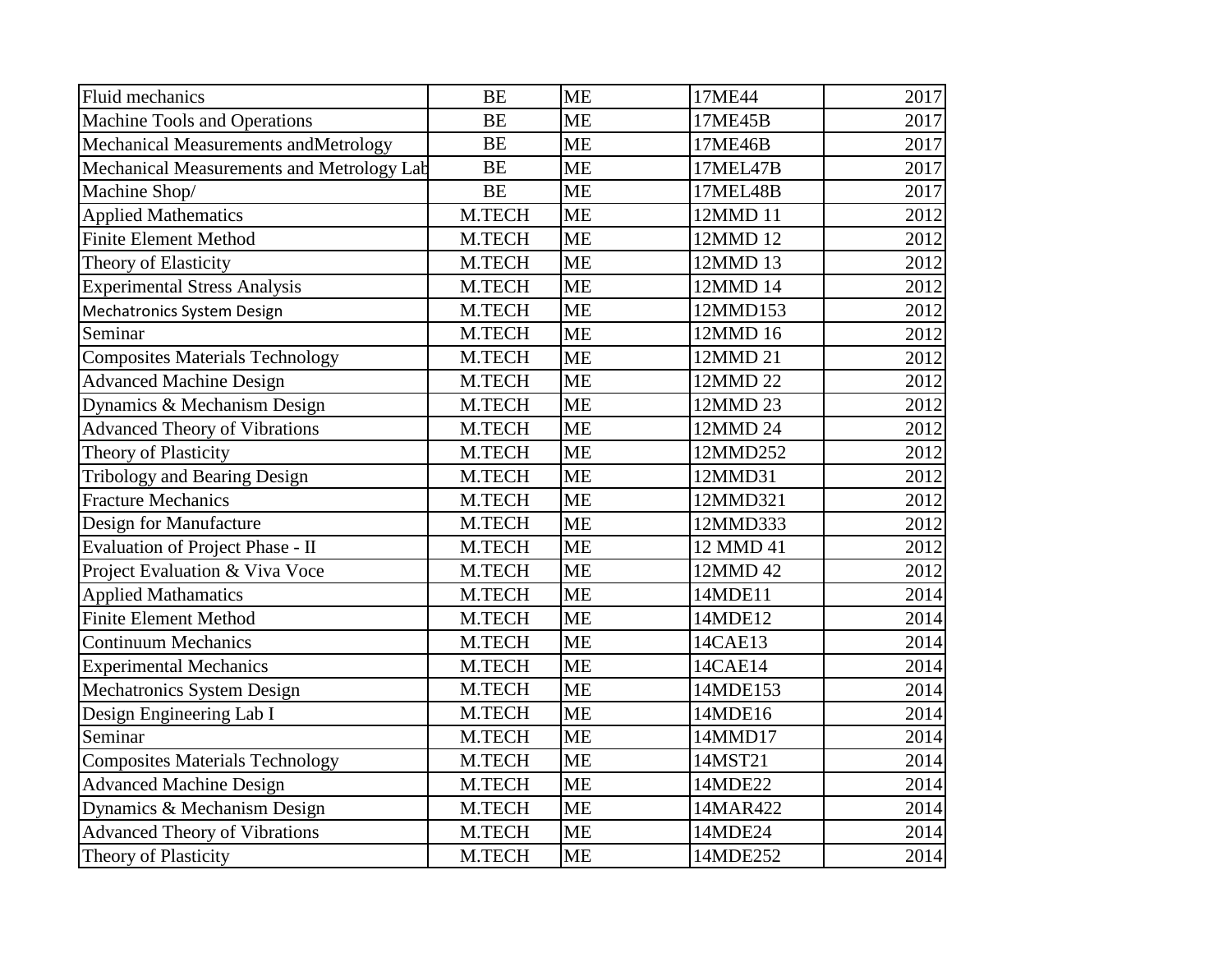| Design Engineering Lab II                     | M.TECH | <b>ME</b> | 14MDE26  | 2014 |
|-----------------------------------------------|--------|-----------|----------|------|
| Seminar                                       | M.TECH | <b>ME</b> | 14MMD27  | 2014 |
| Project Phase -I                              | M.TECH | <b>ME</b> | 14MMD31  | 2014 |
| <b>Evaluation of Internship</b>               | M.TECH | <b>ME</b> | 14MMD32  | 2014 |
| Viva Voce on Internship Report                | M.TECH | <b>ME</b> | 14MMD33  | 2014 |
| Tribology & Bearing Design                    | M.TECH | <b>ME</b> | 14MDE41  | 2014 |
| Fracture Mechanics (FM)                       | M.TECH | <b>ME</b> | 14CAE421 | 2014 |
| Evaluation of Project Phase - II              | M.TECH | <b>ME</b> | 14MMD43  | 2014 |
| Evaluation of Project Phase - III             | M.TECH | <b>ME</b> | 14MMD44  | 2014 |
| Evaluation of Project Work & Viva Voce        | M.TECH | <b>ME</b> | 14MMD45  | 2014 |
| <b>Applied Mathamatics</b>                    | M.TECH | <b>ME</b> | 16MDE11  | 2016 |
| <b>Finite Element Method</b>                  | M.TECH | <b>ME</b> | 16MDE12  | 2016 |
| <b>Continuum Mechanics</b>                    | M.TECH | <b>ME</b> | 16CAE13  | 2016 |
| <b>Experimental Mechanics</b>                 | M.TECH | <b>ME</b> | 16CAE16  | 2016 |
| Mechatronics System Design                    | M.TECH | <b>ME</b> | 16MDE153 | 2016 |
| Design Engineering Lab I                      | M.TECH | <b>ME</b> | 16MDE16  | 2016 |
| Seminar                                       | M.TECH | <b>ME</b> | 16MMD17  | 2016 |
| <b>Composites Materials Technology</b>        | M.TECH | <b>ME</b> | 16MST21  | 2016 |
| <b>Advanced Machine Design</b>                | M.TECH | <b>ME</b> | 16MDE22  | 2016 |
| Dynamics & Mechanism Design                   | M.TECH | <b>ME</b> | 16MAR422 | 2016 |
| <b>Advanced Theory of Vibrations</b>          | M.TECH | <b>ME</b> | 16MDE24  | 2016 |
| Theory of Plasticity                          | M.TECH | <b>ME</b> | 16MDE252 | 2016 |
| Design Engineering Lab II                     | M.TECH | <b>ME</b> | 16MDE26  | 2016 |
| Seminar                                       | M.TECH | <b>ME</b> | 16MMD27  | 2016 |
| Seminar / Presentation on Internship (After 8 | M.TECH | <b>ME</b> | 16MMD31  | 2016 |
| Report on Internship                          | M.TECH | <b>ME</b> | 16MMD32  | 2016 |
| Evaluation and Viva-Voce of Internship        | M.TECH | <b>ME</b> | 16MMD33  | 2016 |
| Evaluation of Project phase -1                | M.TECH | <b>ME</b> | 16MMD34  | 2016 |
| <b>Tribology and Bearing Design</b>           | M.TECH | <b>ME</b> | 16MMD41  | 2016 |
| <b>Fracture Mechanics</b>                     | M.TECH | <b>ME</b> | 16CAE421 | 2016 |
| Evaluation of Project phase -2                | M.TECH | <b>ME</b> | 16MMD43  | 2016 |
| Evaluation of Project and Viva-Voce           | M.TECH | <b>ME</b> | 16MMD44  | 2016 |
| Mathematical Methods in Engineering           | M.TECH | <b>ME</b> | 18MDE11  | 2018 |